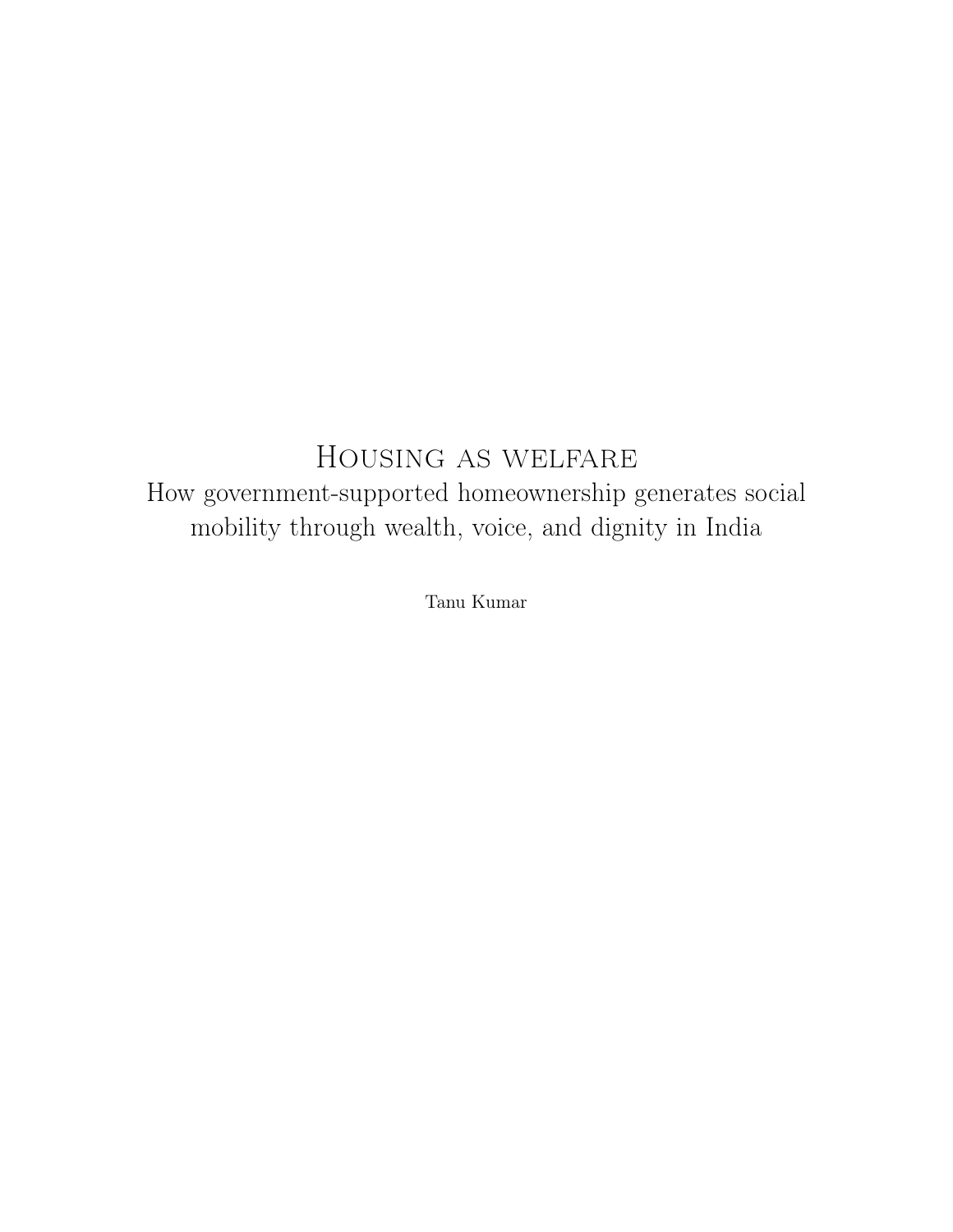# 1. Housing as welfare

Present-day Mumbai bears many of the hallmarks of a growing city. Day or night, the streets are filled with people of all trades and backgrounds–businessmen, wage laborers, tourists, students, street vendors, recent migrants, and those who have lived here for generations. Black and yellow taxis, auto-rickshaws, private cars, and a lumbering local train system that dates back to the 1850s carry millions of residents from their homes to their livelihoods. And amid these currents rise the houses and apartments where the metropolitan area's  $20+$  million residents live: a collection of sleek highrises, *chawls* (which are similar to tenements), colonial-era mansions, 21st century mansions, sprawling self-constructed settlements, squat apartment buildings, precariously erected tents, and often the pavement itself.

Two types of buildings are ubiquitous and well-known by anyone who has spent some amount of time here. There are the ones constructed by the Slum Rehabilitation Authority: highrise apartments for those who once lived in self-constructed settlements, easily identified by the red and blue logo of six triangles stacked in a pyramid. There are also apartments constructed by the Maharashtra Housing and Area Development Authority, emblazoned with images of an orange house with a pointed roof (or an upward pointing arrow, depending on your perspective). These apartments have been sold for a fraction of their value through an annual lottery. How do programs that subsidize homeownership shape the lives, behavior, and futures of these citizens?

Data from an older rural program provide a clue. In 1985, India's central government launched *Indira Awas Yojana* ("Indira's Housing Scheme") as part of the Rural Landless Employment Guarantee Act to help members of Scheduled Castes/Scheduled Tribes, freed bonded labors, and others below the poverty line construct their own homes. Using data from the 1993-1994 Human Development Profile of India survey, it is possible to compare outcomes for beneficiaries and non-beneficiaries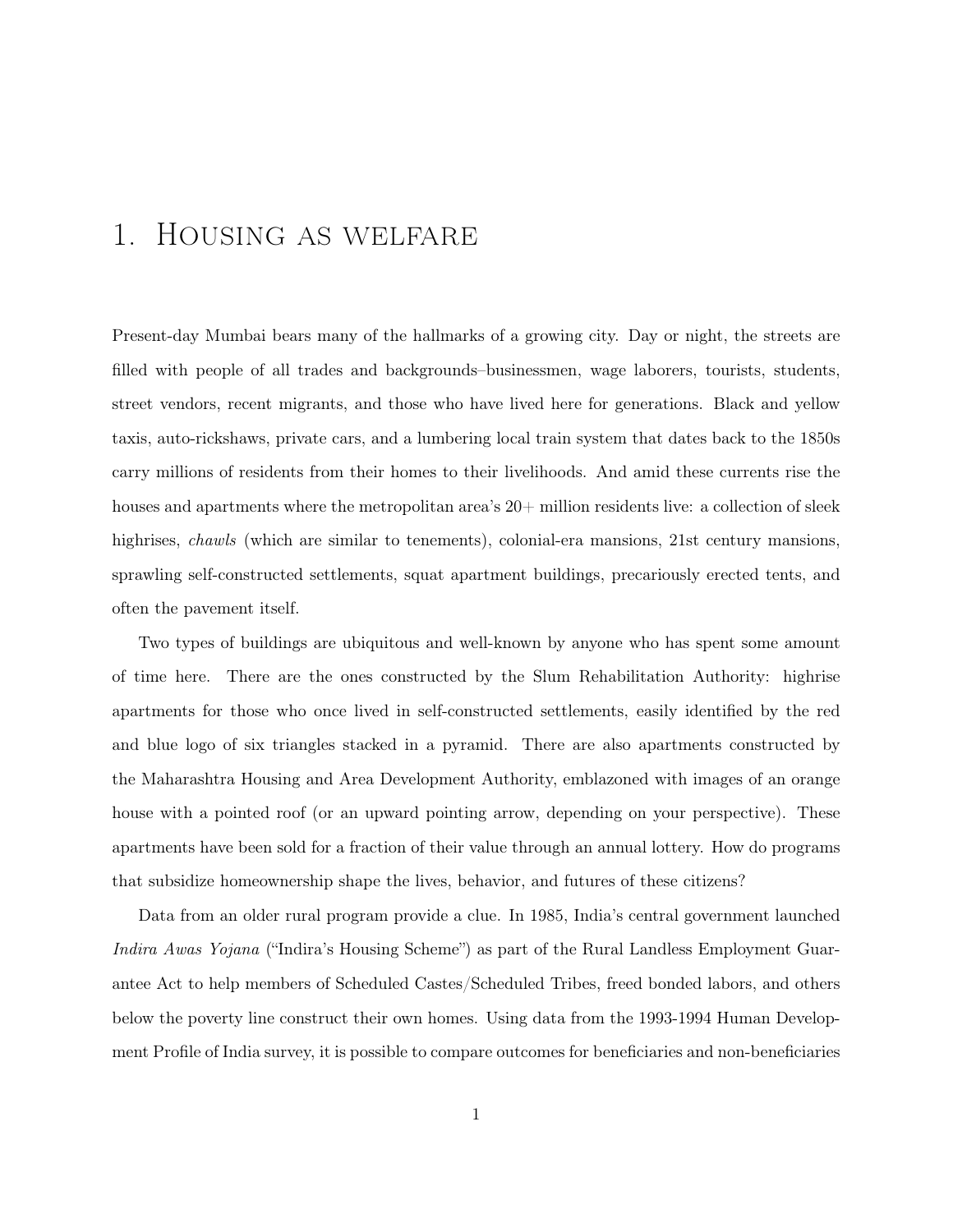from the same village, caste group, and religion ([Figure 1.1\)](#page-3-0). In 1994, beneficiaries are poorer than non-beneficiaries; they are 11% more likely to be below the poverty line. Yet they are 14% more likely to have permanently-constructed, or *pucca* housing than non-beneficiaries. The program is targeted to poor households but is effective in helping them build housing.

By the time a follow-up survey is conducted by [Desai and Vanneman](#page-26-0) [\(2020\)](#page-26-0) in 2004-2005, things have changed. Beneficiaries are now, on average, wealthier than non-beneficiaries. They are 3% *less* likely to be below the poverty line. By the second follow-up in 2011-2012, this gap has increased even further, with beneficiaries from 1994 8% less likely to be below the poverty line than nonbeneficiaries. They are also different types of citizens, as they are about 2% more likely to report having voted in the last general election and  $10\%$  more likely to express confidence in the local *panchayat* (village) governance. I argue that *Indira Awas Yojana* and other housing policies can contribute to such a divergence in economic prospects. They can, further shape other aspects of beneficiaries' lives, such as their role as citizens or how they interact with others in society.

Governments can help their citizens find shelter in a number of different ways, but there is something unique about helping households purchase a large, durable asset that they can use, rent, or sell as they wish. This ownership helps even the poorest households build wealth, exercise their voice as citizens, and live with dignity–in both rural and urban areas. Government subsidized homeownership is, in short, a powerful tool for social mobility.

This book explores the idea of housing as welfare. The comparison highlights the economic and political role housing can take in a government's portfolio of policies, but it also broadens notions about what welfare programs can be and accomplish.

#### Affordable housing in India and other low- and middle-income countries

The programs in Mumbai are part of a long history of affordable housing in India. In 1947, the Partition of India and Pakistan led to a large flow of refugees into the country [\(Hingorani](#page-28-0), [2011;](#page-28-0) [Gopalan and Venkataraman,](#page-27-0) [2015](#page-27-0); [Tiwari et al.,](#page-29-0) [2016](#page-29-0)). They desperately needed somewhere to live. At the same time, the Indian central government was being formed in the wake of Independence from Britain, and a key idea motivating the structure of its design was that the state should be an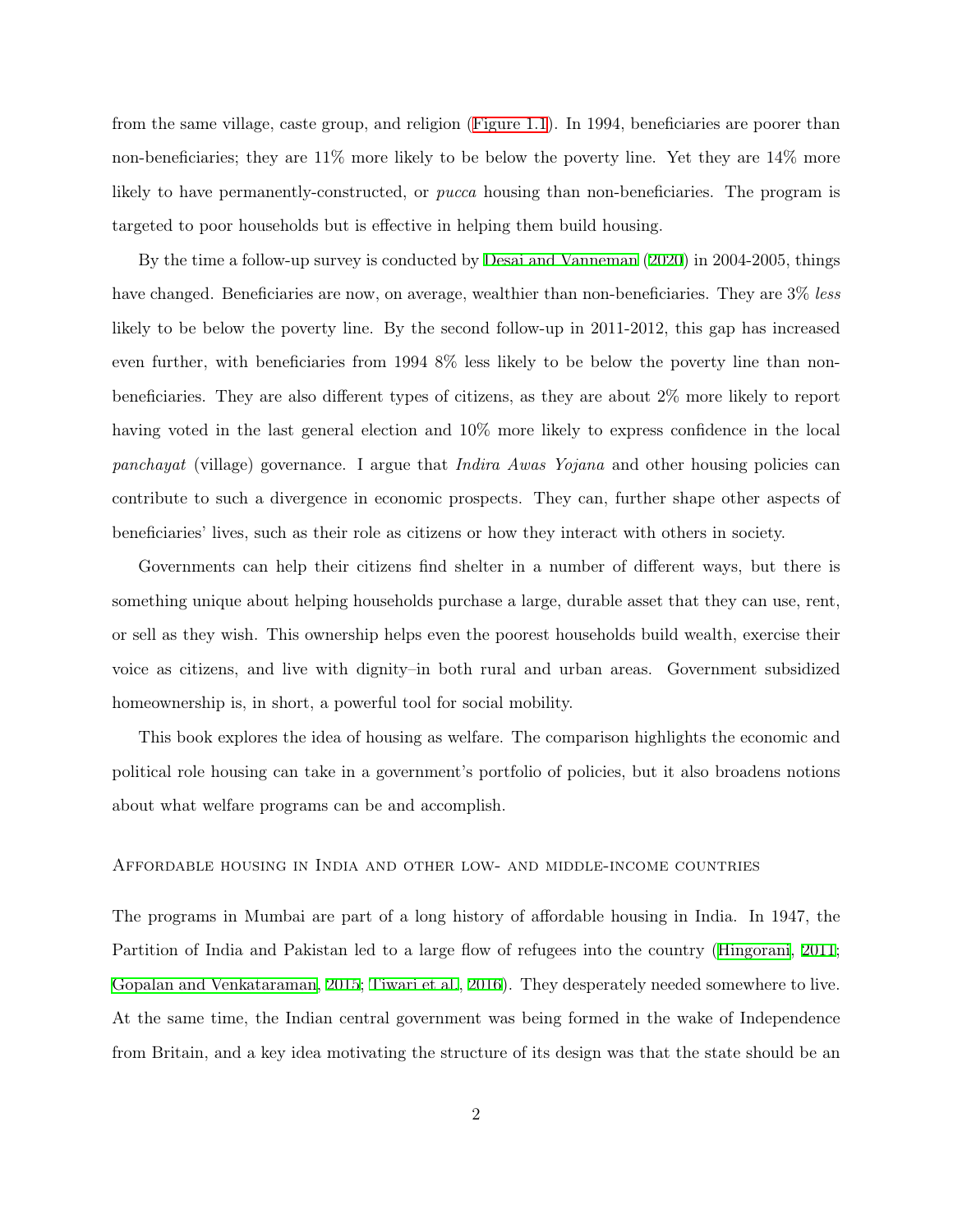

<span id="page-3-0"></span>Figure 1.1: Comparing beneficiaries and non-beneficiaries of *Indira Awas Yojana*, 1994-2012.

Graphs display difference in means for outcomes for beneficiaries  $(N=144)$  and non-beneficiaries  $(N=1,155)$  exactly matched on village, membership in scheduled castes/scheduled tribes, and an indicator for being Muslim. Means are estimated using ordinary least squares regression with matching weights, and standard errors are heteroskedasticity-robust (HC2). Survey data is from the India Human Development Survey panel including the Human Development Profile of India round in 1994 ([Desai](#page-26-0) [and Vanneman,](#page-26-0) [2020\)](#page-26-0). Years in parentheses refer to the survey year. More details on methodology can be found in chapters 2 and 3.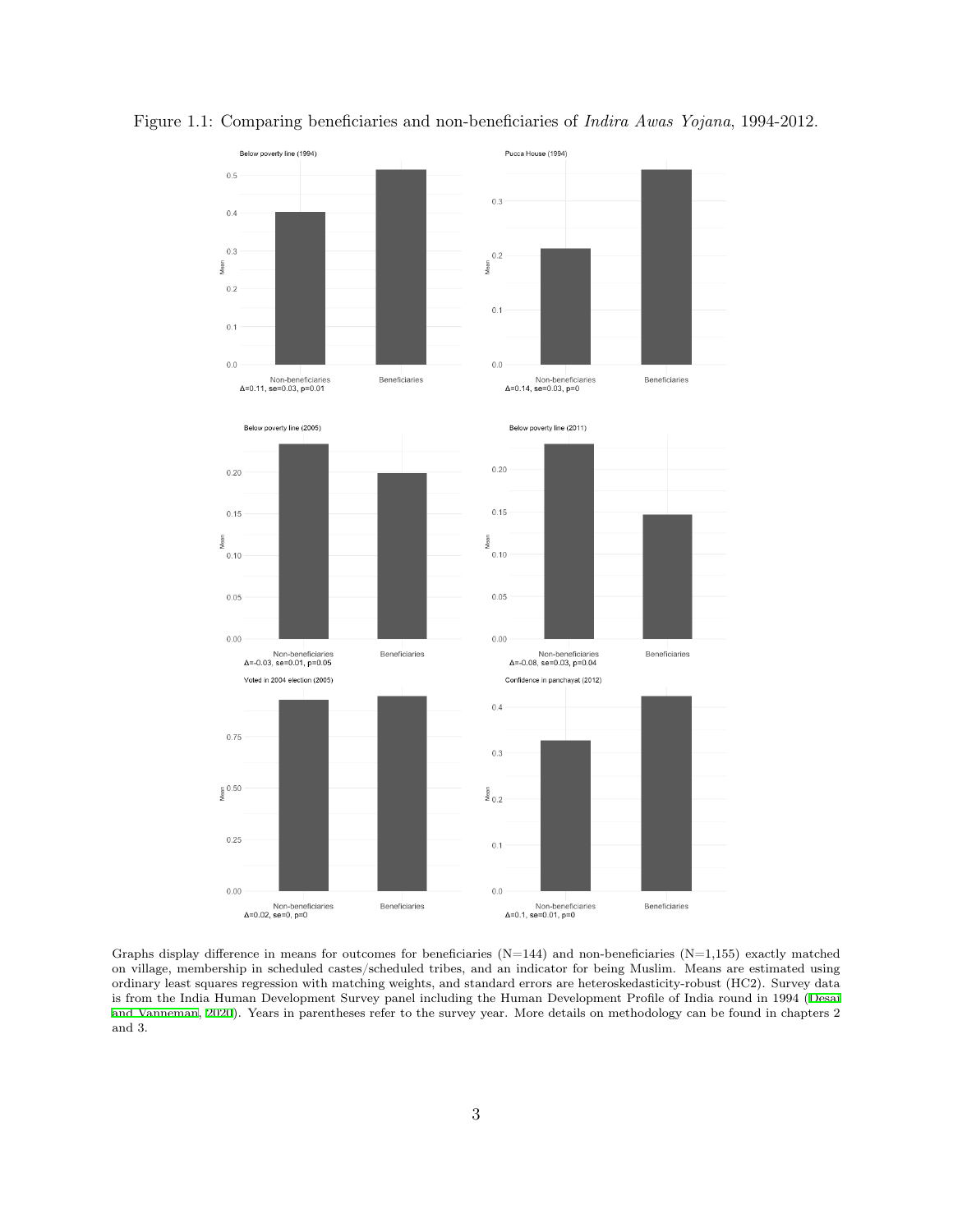engine of economic growth and uplift a widely impoverished citizenry ([Chhibber and Verma,](#page-25-0) [2018,](#page-25-0) p. 7-10; [Frankel](#page-27-1), [1978,](#page-27-1) p. 3-27; [Varshney](#page-29-1), [2014](#page-29-1), p. 29-30).

Against this backdrop, the central government introduced a policy to construct urban housing in 1952, and a rural village housing program soon followed in 1957. In many cases, these initiatives were preceded by a patchwork of state-level policies. Since then, Indian housing policy has evolved, with continuous debates about which policies should receive the most focus and whether the demand for housing should be met by public or private actors. Today, central, state, and local governments support six main policy types: land titling for informal settlements, infrastructure investments for informal settlements, rental subsidies, sites and services, loan subsidies, and price subsidies [\(Table 1.1\)](#page-6-0).

Generally, existing research on these policies in India and elsewhere evaluates their potential to address problems related to housing shortages in cities, particularly those faced by those living in informal squatter settlements. I argue, however, that an important aspect of a housing policy is whether it subsidizes homeownership. Many of the well-studied policies related to informality do not do so. Yet governments in India and other low- and middle-income countries are actively involved in subsidizing homeownership–both in cities and in the countryside.

Subsidizing homeownership has theoretically distinct implications for beneficiaries' economic, social, and political behavior. These implications, furthermore, suggest that this intervention has the potential to yield large effects on social mobility that extend well beyond addressing problems related to housing shortages and informality.

#### *Addressing informality*

The stated motivation for affordable housing programs is to address a shortfall of habitable dwellings that low-income citizens can afford. In rural areas, subsistence-level incomes inhibit households' ability to access dwellings with basic amenities such as toilets, or roofs and walls made of a permanent material (as opposed to mud or thatch). In cities, rapid rural to urban migration has resulted in explosive population growth across Latin America, Africa, and South Asia [\(Montgomery](#page-28-1), [2008\)](#page-28-1). Exorbitant urban land rents, construction costs, and regulatory mechanisms such as building codes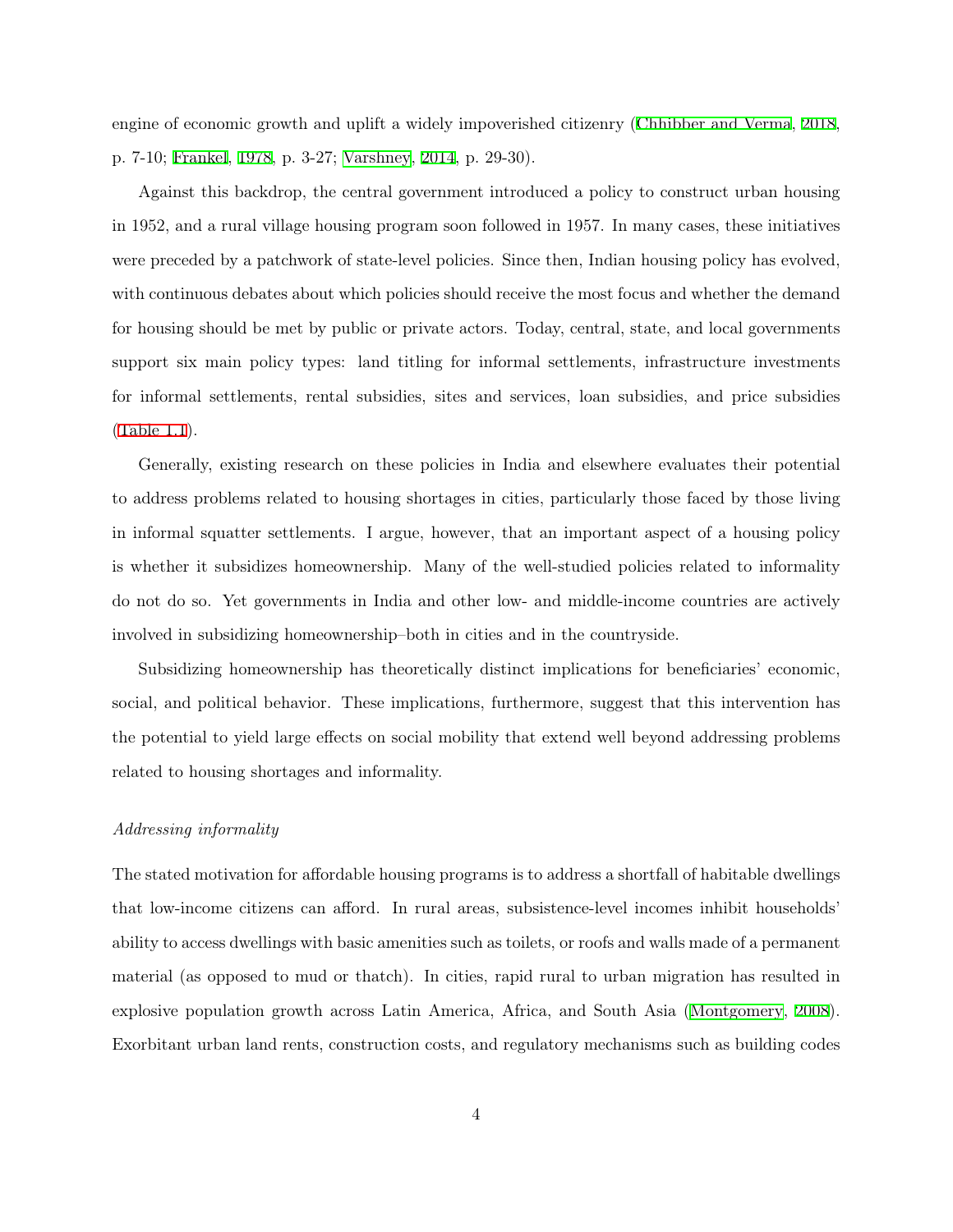can hinder the supply of housing to keep up with demand. In other words, households in rural areas often cannot afford the material costs of housing, while it is land rents that keep housing out of reah for the urban poor.

One set of policy solutions to this problem of land rents in particular is to regularize housing that has been constructed on unsanctioned land, or land that belongs either to the government or a private entity. These policies are summarized in Panel A of [Table 1.1.](#page-6-0) Cities especially are often characterized by the presence of these self-constructed settlements, which can be called informal settlements or slums. While the term' 'informal housing" may bring to mind shantytowns or hastily erected tents, a variety of types of housing can be informal, from impermanent squatter settlements to large homes that have stood for decades. The defining feature of informality is the unauthorized occupation of land owned by the state or a private entity. As of 2016, about 33-47% of India's urban population lived in informal housing ([Jain et al.](#page-28-2), [2016](#page-28-2)). Perhaps because informal housing is so widespread in low- and middle-income countries, it is the focus of substantial research here.

Living in informal housing can create distinct problems for residents. First, as they occupy land illegally, residents may be evicted from their homes and therefore lack what is known as tenure security. Second, even those who have lived on a piece of land for years and "own it" in *de facto* terms – that is, nobody will interfere with their self-proclaimed rights to use, rent, or sell the land – a lack of legal recognition prevents them from using this land or the homes they have built as collateral for loans or to trade the assets freely ([De Soto,](#page-26-1) [2003](#page-26-1)). To address problems of tenure security and legal recognition, individuals can be given formal rights to occupy the land. Called land titling, this solution has been widely studied (e.g. [De Janvry et al.](#page-26-2), [2014;](#page-26-2) [Di Tella et al.,](#page-26-3) [2007;](#page-26-3) [Field,](#page-26-4) [2005,](#page-26-4) [2007](#page-27-2); [Galiani and Schargrodsky,](#page-27-3) [2010\)](#page-27-3). While most of this research focuses on cases from Latin America, the process of land titling in Indian cities, typically referred to as "slum notification" has received some attention in Urban Studies as well [\(Nakamura,](#page-28-3) [2014](#page-28-3), [2017](#page-28-4)).

Across a broad range of studies, a few generalizations can be made. Land titling is associated with higher investment in the land itself, greater provision of labor, greater access to credit, a movement away from clientelistic political relationships, and a movement towards free market beliefs. Yet in certain communities, informal property rights are as effective as those guaranteed by the state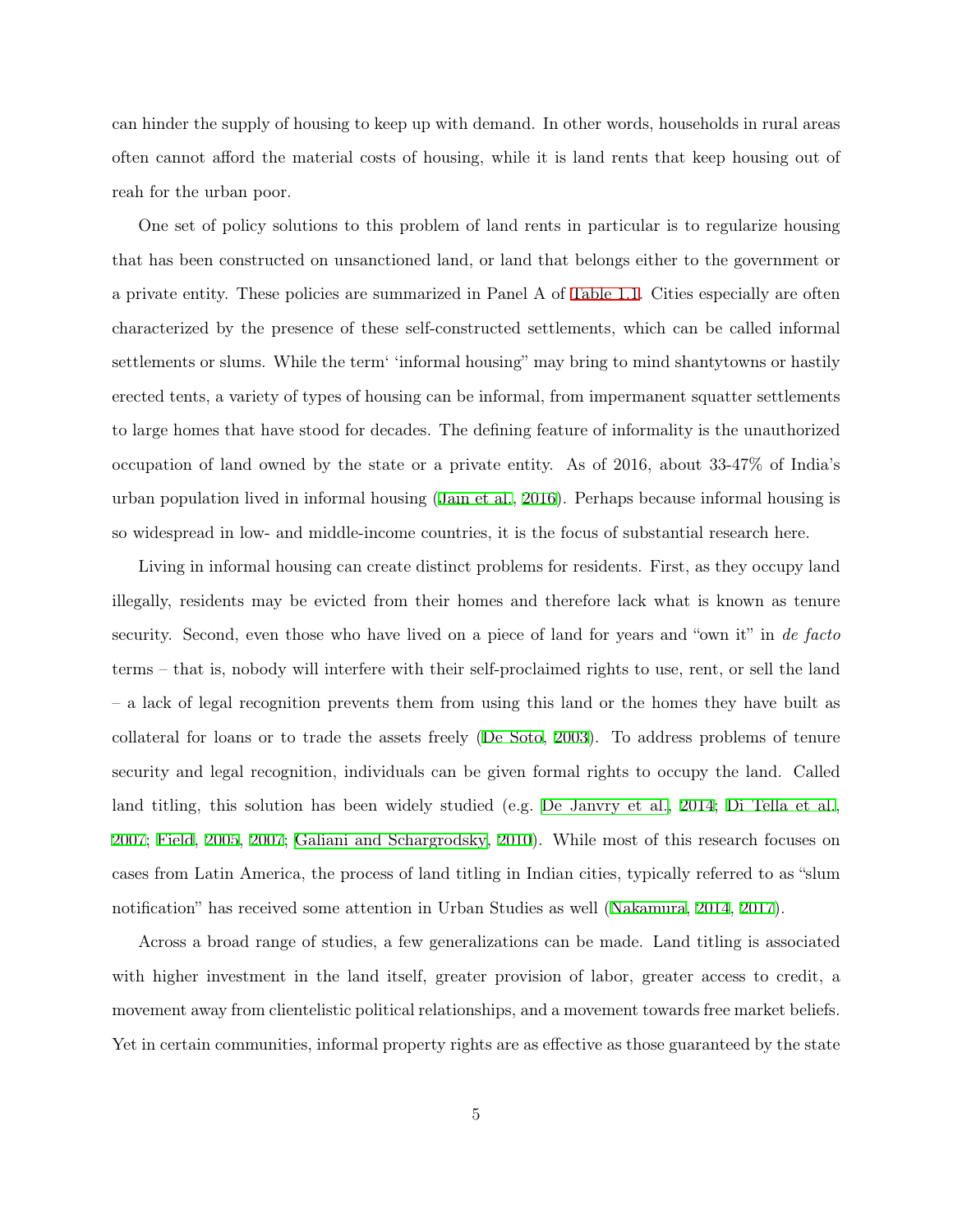| homeowner-<br>Facilitates<br>$\sin^2$ | $\times$                                                                               |                                                                     |                                                                             | $\times$                                                                             | $\times$                                                               | $\times$                                                                                    |
|---------------------------------------|----------------------------------------------------------------------------------------|---------------------------------------------------------------------|-----------------------------------------------------------------------------|--------------------------------------------------------------------------------------|------------------------------------------------------------------------|---------------------------------------------------------------------------------------------|
| government<br>subsidy?<br>Involves    |                                                                                        | X                                                                   | X                                                                           | $\times$                                                                             | X                                                                      | $\times$                                                                                    |
| Definition                            | acknowledgement of property<br>rights for extralegally<br>inhabited land<br>Government | housing quality and service<br>Support for improving<br>connections | rent over a below-market rate<br>Government responsibility for<br>threshold | Provision of land along with<br>a bare minimum of essential<br>public infrastructure | Reduced interest rates for<br>borrowing to build or<br>purchase a home | Government responsibility for<br>below-market rate threshold<br>build/purchase price over a |
| icy<br>Poli                           | Land titling                                                                           | Infrastructure investments                                          | Rental subsidies                                                            | Sites and services                                                                   | Loan subsidies                                                         | Price subsidies                                                                             |
| $Type$ supported                      | A. Regularizing<br>unsanctioned<br>housing                                             |                                                                     | housing accessible<br>B. Making<br>sanctioned                               |                                                                                      |                                                                        |                                                                                             |

<span id="page-6-0"></span>Table 1.1: Common affordable housing policies. Table 1.1: Common affordable housing policies.

The policies of interest-those that facilitate ownership and involve some type of government subsidy - are in gray. The policies of interest– those that facilitate ownership and involve some type of government subsidy – are in gray.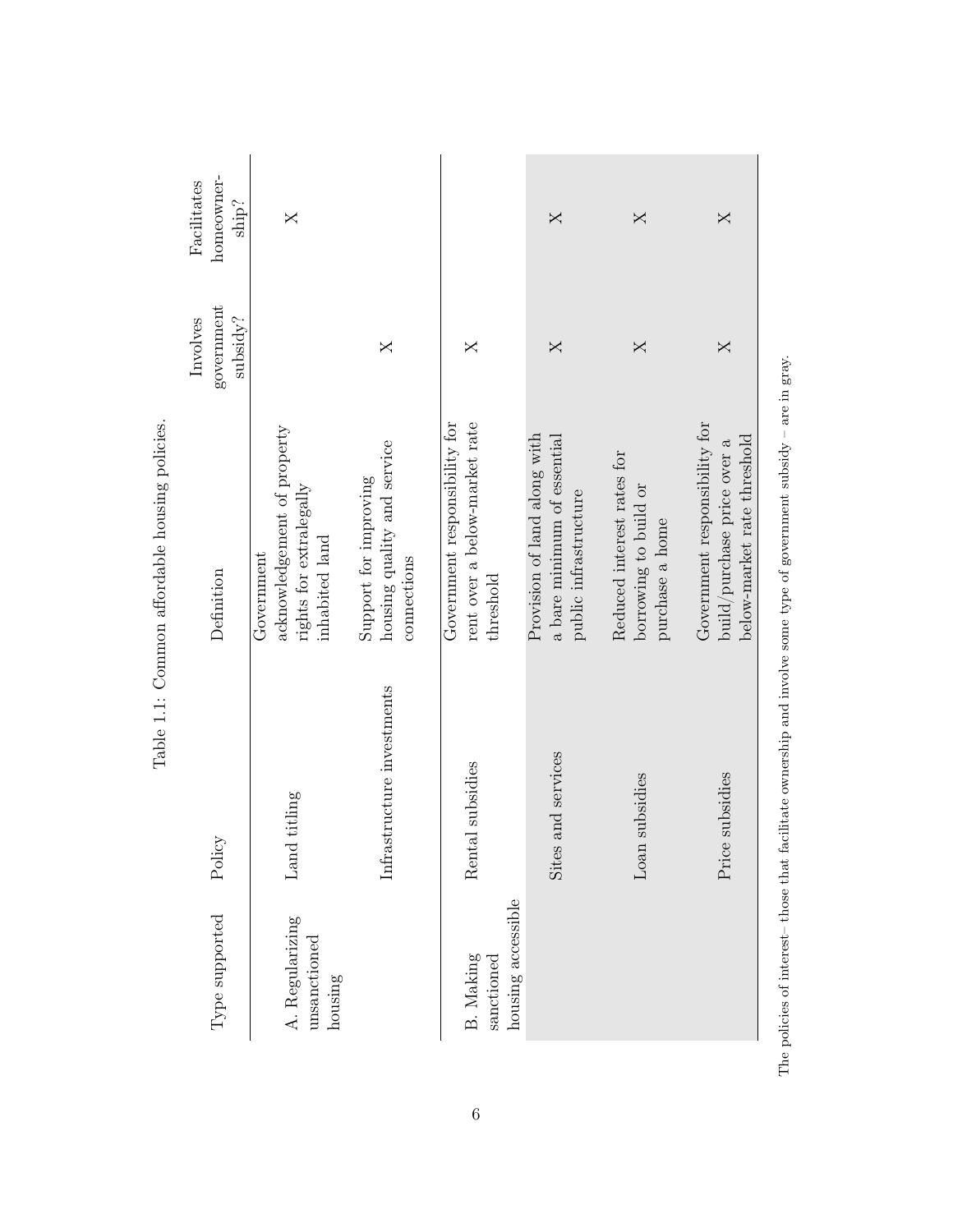[\(Lanjouw and Levy](#page-28-5), [2002\)](#page-28-5). As a result, land titling will generate the largest effects in younger, disorganized communities. [Durand-Lasserve and Royston](#page-26-5) [\(2002\)](#page-26-5) further find that the allocation of formal title can often be misaligned with existing ownership, generating conflict within communities.

Other policies address the fact that unsanctioned settlements often lack access to planned services such as water, sanitation, and electricity ([UN-Habitat](#page-29-2), [1996](#page-29-2), [2004](#page-29-3), [2013](#page-29-4)). Infrastructure investments can address this problem. The Mathare 4A slum upgrading project, for example, seeks to provide rooms, business stalls, schools, street lighting, roads, footpaths, and sewage infrastructure to part of Nairobi's Mathare slum network. Slum upgrading projects can range from such incremental infrastructural improvements to the provision of new housing in the existing settlement [\(Otiso,](#page-28-6) [2003](#page-28-6)). The World Bank strongly advocated such an approach in the first generation of its urban development projects in the 1970s and 1980s [\(Werlin](#page-29-5), [1999\)](#page-29-5). As a result, such initiatives have also received considerable attention in research on housing across multiple disciplines [\(Burra,](#page-25-1) [2005;](#page-25-1) [Das and Takahashi](#page-26-6), [2009;](#page-26-6) [Field and Kremer](#page-27-4), [2006](#page-27-4); [Gulyani and Bassett,](#page-27-5) [2007;](#page-27-5) [Imparato and](#page-28-7) [Ruster,](#page-28-7) [2003;](#page-28-7) [Werlin](#page-29-5), [1999](#page-29-5)). Evaluations have found that successful projects are driven by community demand – the demand helps determine which renovations residents will find most useful and also ensures maintenance of renovations after upgrading projects are complete ([Das et al.,](#page-26-7) [2016;](#page-26-7) [Imparato and Ruster,](#page-28-7) [2003](#page-28-7); [Otiso](#page-28-6), [2003\)](#page-28-6).

#### *Making sanctioned housing affordable*

An alternative to allowing citizens to live in housing that is unsanctioned by the government is to subsidize the cost of living in or owning sanctioned housing. These are summarized in Panel B of [Table 1.1.](#page-6-0) A common model adopted in OECD countries is a rental subsidy. Public housing in the United States or Japan's postwar *danchi* system center on below-market rental rates for eligible poor households. Likely due to its prevalence in the West, this is an intervention that has also received attention from several disciplines, with attention on how they improve residents' prospects for social mobility, their political determinants, and their political feedback effects (e.g. [Bloom](#page-25-2) [\(2014\)](#page-25-2); [Currie and Yelowitz](#page-25-3) ([2000](#page-25-3)); [Popkin et al.](#page-29-6) ([2005\)](#page-29-6); and see Ansell [\(2019\)](#page-25-4) for a review).

Rental subsidies are less well-studied in low and middle-income countries, likely because they are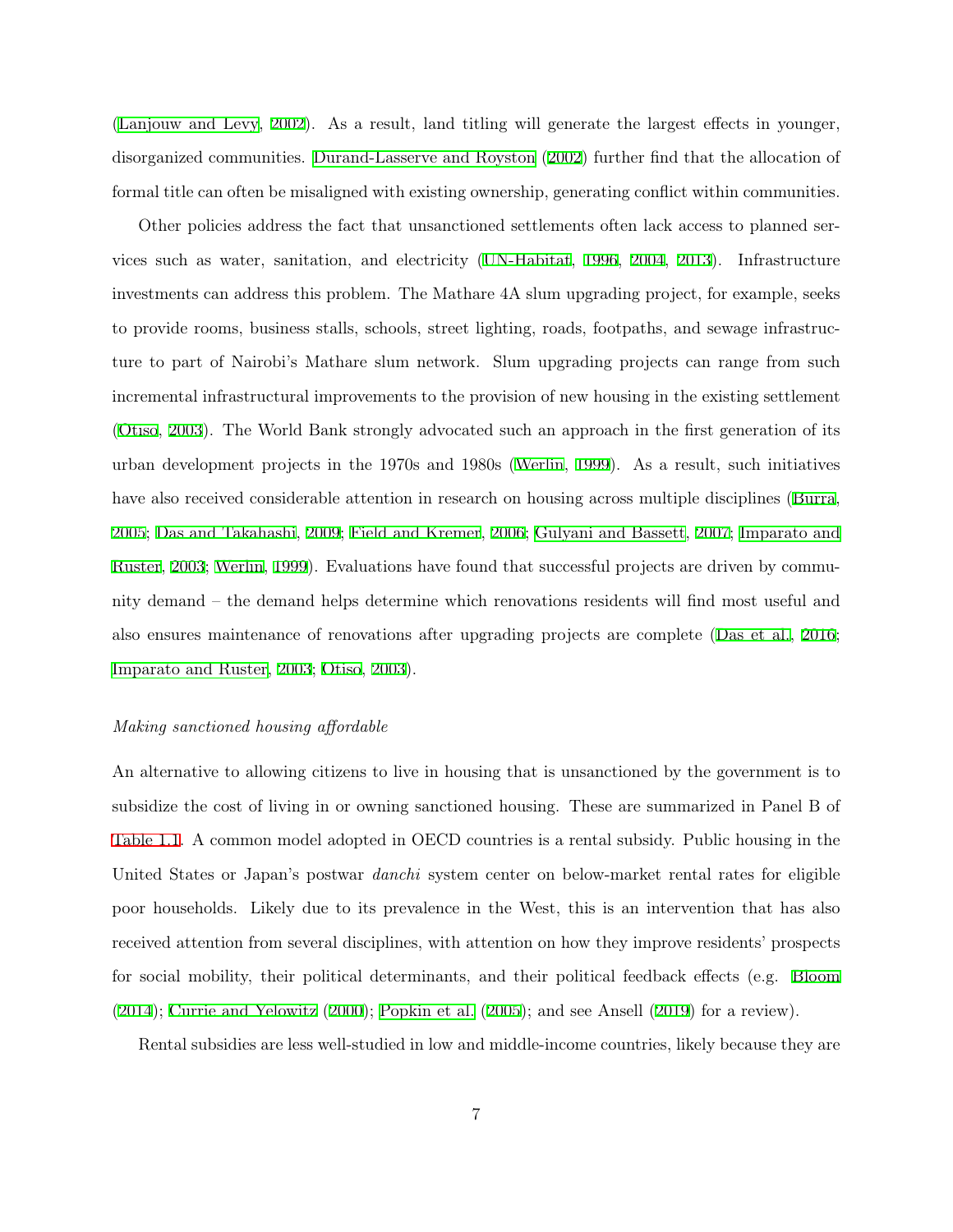less common here. According to India's Ministry of Housing and Urban Affairs, the national-level Affordable Rental Housing Complexes Scheme has been slow to roll out, with just 5,478 units made available between 2015 and 2022. There are a few other instances, such as state-level programs in Assam and Nagaland or a program organized by Self-Employed Women's Association Union in Gujarat [\(Barnhardt et al.,](#page-25-5) [2017\)](#page-25-5). Several poorer countries including Chile, Venezuela, South Africa, and Colombia experimented with such constructing buildings with subsidized rental units in the second half of the 20th century, but the model was eventually abandoned by the development banks funding the initiatives as part of a shift towards market- and ownership-based solutions ([Gilbert,](#page-27-6) [2004\)](#page-27-6).

#### *Subsidizing ownership: widespread, underresearched, and theoretically distinct*

The policy initiative with which this book is concerned is the subsidy of housing for ownership, shaded in gray in [Table 1.1](#page-6-0). Subsidized homeownership programs provide monetary support to build or buy a home. This monetary support can come in the form of a subsidized interest rate for a loan or a subsidized sale price. These policies come in many flavors. The housing, for example, can be constructed by the government, the private sector, or citizens themselves. Subsidies can apply to specific buildings or units, or can be vouchers to subsidize the purchase of housing on the open market. A price subsidy can cover either a fraction or the full cost of the housing. As I discuss below, these initiatives are, across their many types, both extremely widespread in India and other low- and middle-income countries, and they are also theoretically distinct from the aforementioned policies.

A policy model which was once common is known as "sites and services," wherein residents are provided plots of land to own along with connections to basic public infrastructure. Here, the price of land (with services) is completely subsidized, but beneficiaries are left to construct their own housing. In some ways, this policy is essentially a blend of the land-titling and infrastructure investments discussed above, but the key distinction is that the government chooses the land upon which construction happens. These programs were pursued with enthusiasm in the early 1970s, with the World Bank investing 14.6 billion USD in 100 sites and service projects across 53 countries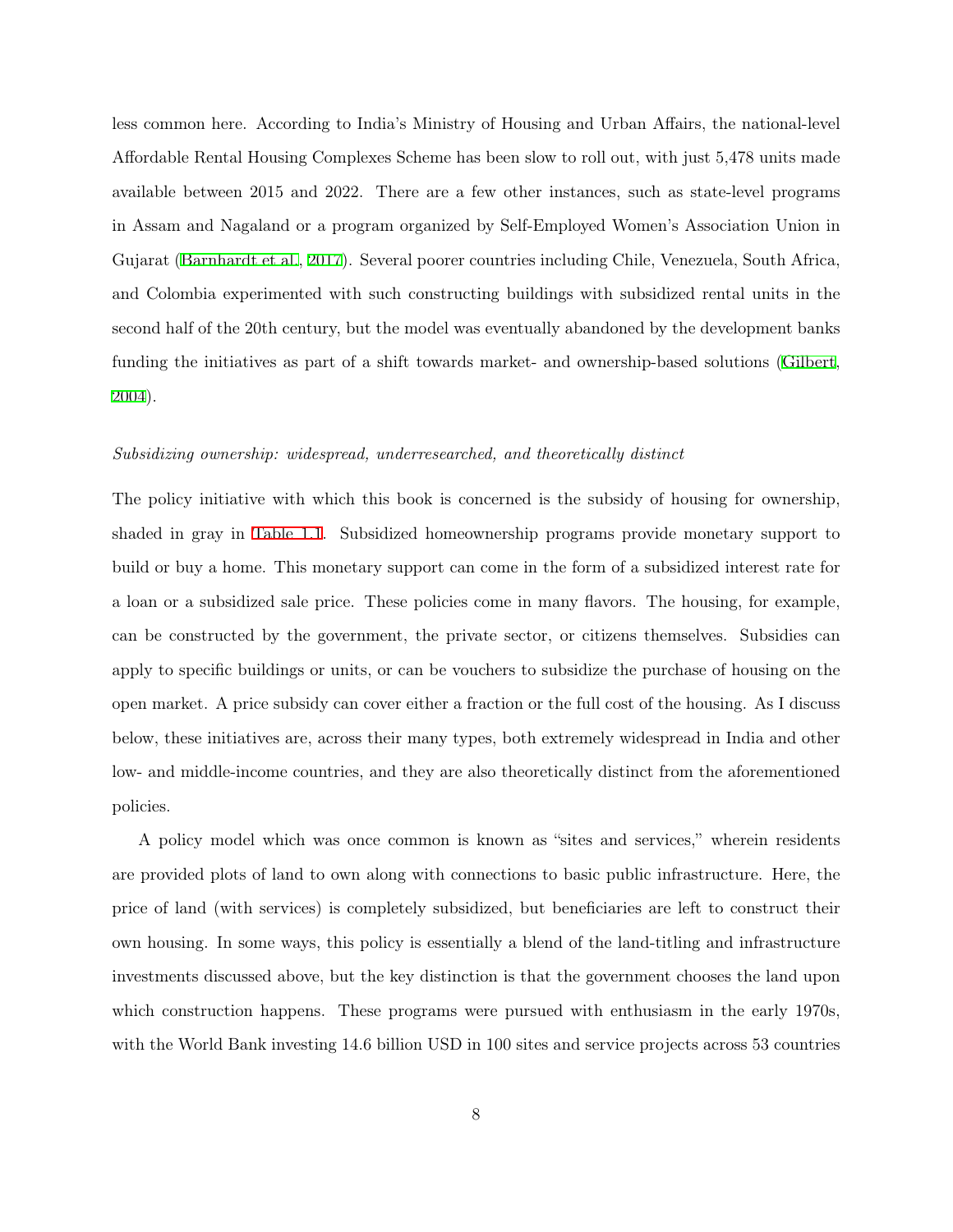[\(Owens et al.](#page-28-8), [2018\)](#page-28-8). They, too, were eventually abandoned due to issues of implementation, such as time to completion, difficulties targeting, and the distance of sites from jobs ([Mayo and Gross,](#page-28-9) [1987\)](#page-28-9).[1](#page-9-0)

A policy type more prevalent in India today is a loan subsidy, which provides reduced interest rates for borrowing to build or purchase a home. In March 2022, India's central government claimed to have disbursed over 5.5 billion USD (41,415 crore INR at the time) of interest subsidies to over 1.5 million beneficiaries since 2015 through the Credit-Linked Subsidy Scheme. In the past few decades, loan subsidy programs have been accompanied by a growth in low-income housing finance initiatives in an aim to reach citizens who are not typically considered credit-worthy by traditional lending institutions ([Patel and Burra](#page-28-10), [1994\)](#page-28-10).

Even more prevalent are price subsidies in which the government covers the price to build or purchase a house over a below-market rate threshold, which can often be as low as zero. By 2012, at least 5% of the population had benefitted from a rural program I discussed earlier, *Indira Awas Yojana* (India Human Development Survey- II [2020](#page-26-0)). Considering that India's population had already exceeded 1 billion by that time, this means that there have been over 50 million beneficiaries from *just one* of the policies pursued by multiple levels of government over time. In 2015, prime minister Narendra Modi revamped and renamed the program as *Pradhan Mantri Awas Yojana* (The Prime Minister's Dwelling Scheme) as part of a housing-for-all-initiative that also reaches urban areas.<sup>[2](#page-9-1)</sup> According to the Ministry of Housing and Urban Affairs and Ministry Rural Development, this program successfully constructed 10,000,776 rural homes from 2018-2022 and 5,510,492 urban homes from 2014-2022. These numbers have fallen short of targets, but the fact that this is a program aiming to deliver at a large scale remains.

These large government initiatives to subsidize homeownership for the poor are not unique to India. For example, consider the policy type in which the government pays for the construction of housing, which is then given to citizens for free or a highly subsidized price. In Brazil, *Minha Casa, Mina Vida* is a federally-funded program to support the local construction of houses, which

<span id="page-9-0"></span><sup>&</sup>lt;sup>1</sup>A 2018 re-evaluation of a 1970s era program in Chennai and Mumbai that developed about 143,000 plots, however, finds that "these projects appear to have achieved remarkable success in delivering not only housing but also neighborhoods that are livable and inclusive" ([Owens et al.,](#page-28-8) [2018\)](#page-28-8).

<span id="page-9-1"></span> $\rm{^2The}$  aforementioned credit-linked subsidy is part of this larger initiative.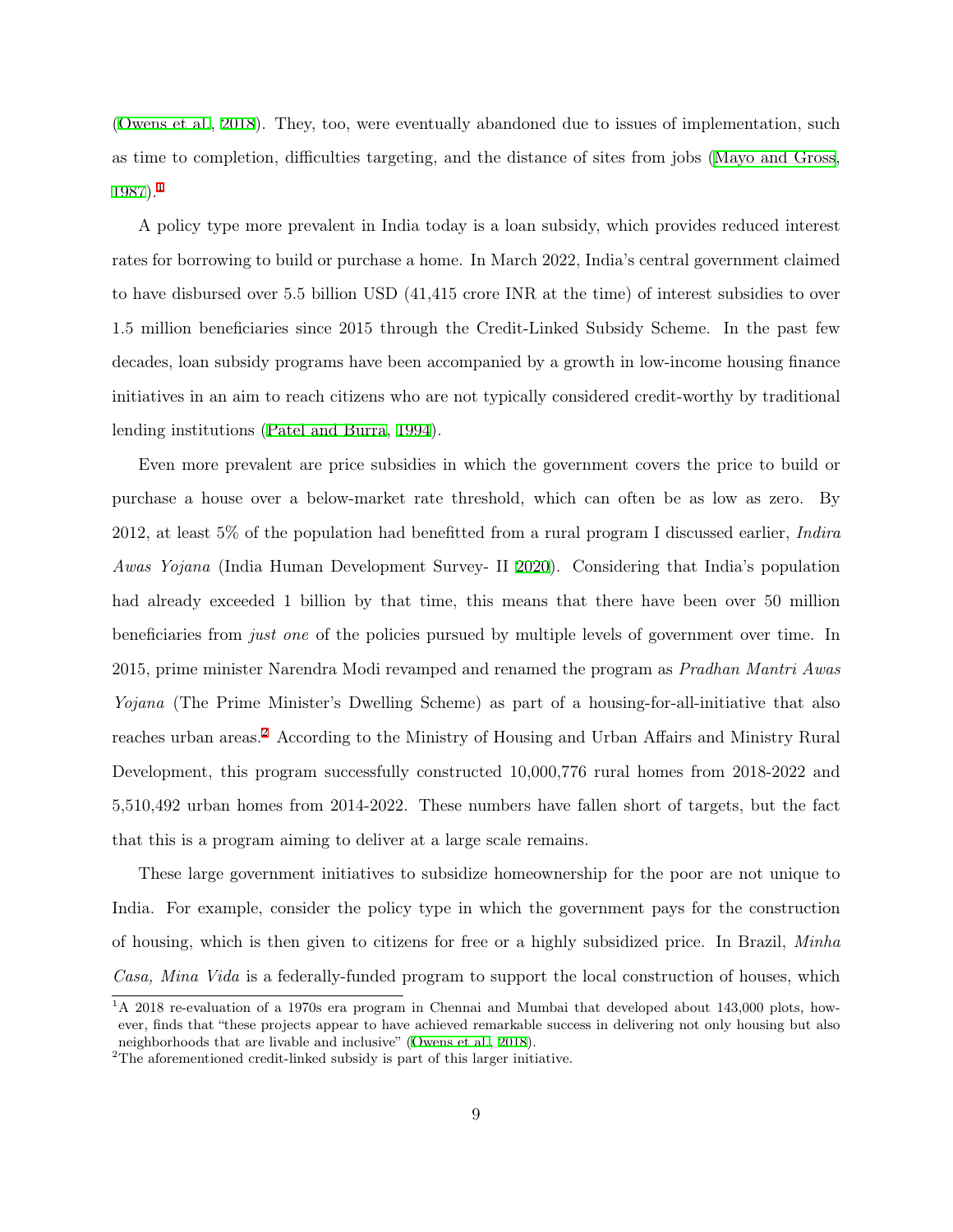are then given to eligible households. There were about 1 million low-income beneficiaries between the program's creation in 2009 and 2017 ([Bueno,](#page-25-6) [2021\)](#page-25-6). In Indonesia, the *Satu Jutah Rumah* (One Million Homes) program launched in 2015 aims to construct 1 million houses a *year*, with about 70% of these allocated towards low-income households [\(Aulia,](#page-25-7) [2020\)](#page-25-7). As part of the post-Apartheid Reconstruction and Development Program (RDP), the South African government delivered over 3 million free households to citizens between 1994 and 2013 ([Franklin](#page-27-7), [2020\)](#page-27-7). This list could go on, especially if one includes loan subsidies and sites and services.

These policies have received extremely little research attention, especially when considering their prevalence and scope across the globe. Those who do study them do not focus on aspects that make them unique from other affordable housing policies.[3](#page-10-0) [Picarelli](#page-29-7) [\(2019](#page-29-7)) and [Franklin](#page-27-7) ([2020](#page-27-7)) examine the effects of South Africa's RDP program, with a focus on mechanisms related to relocation and informality. These mechanisms are not unique to government subsidized homeownership programs. Franklin's ([2020\)](#page-27-7) argument that formality can increase labor supply is similar to one put forth by [Field](#page-27-2) [\(2007\)](#page-27-2) in her study of land titling in Peru. Picarelli's argument that relocation can affect labor market outcomes is also applicable to rental-based programs, such as the one studied by [Barnhardt](#page-25-5) [et al.](#page-25-5) ([2017\)](#page-25-5).

Scholars of the United States have focused on mortgage subsidies (i.e. loan subsidies), which are the dominant form of subsidized homeownership here and in other advanced industrialized nations. Most of this work examines the effects on outcomes directly related to housing markets, including housing demand and supply ([Durning,](#page-26-8) [1987](#page-26-8); [Fetter](#page-26-9), [2013;](#page-26-9) [Greulich and Quigley](#page-27-8), [2009;](#page-27-8) [Gruber et al.,](#page-27-9) [2021;](#page-27-9) [Hilber and Turner,](#page-27-10) [2014](#page-27-10); [Martins and Villanueva](#page-28-11), [2006\)](#page-28-11).

This focus on other types of housing and outcomes leaves much to learn about affordable housing. I argue in this book that government-subsidized homeownership is theoretically distinct from other types of affordable housing programs and it should have effects on outcomes beyond beneficiaries' housing-related needs. Unlike programs that only facilitate formal ownership, such as land titling, these programs entail income or wealth transfers from government. On the other hand, unlike

<span id="page-10-0"></span><sup>3</sup>An important exception is Bueno et al.'s [\(2022\)](#page-25-8) study of *Minha Casa, Mina Vida* in Brazil, which focuses on how government subsidized ownership affects citizens' values and voice; the insights from this study are important in developing this book's argument in subsequent sections and chapters.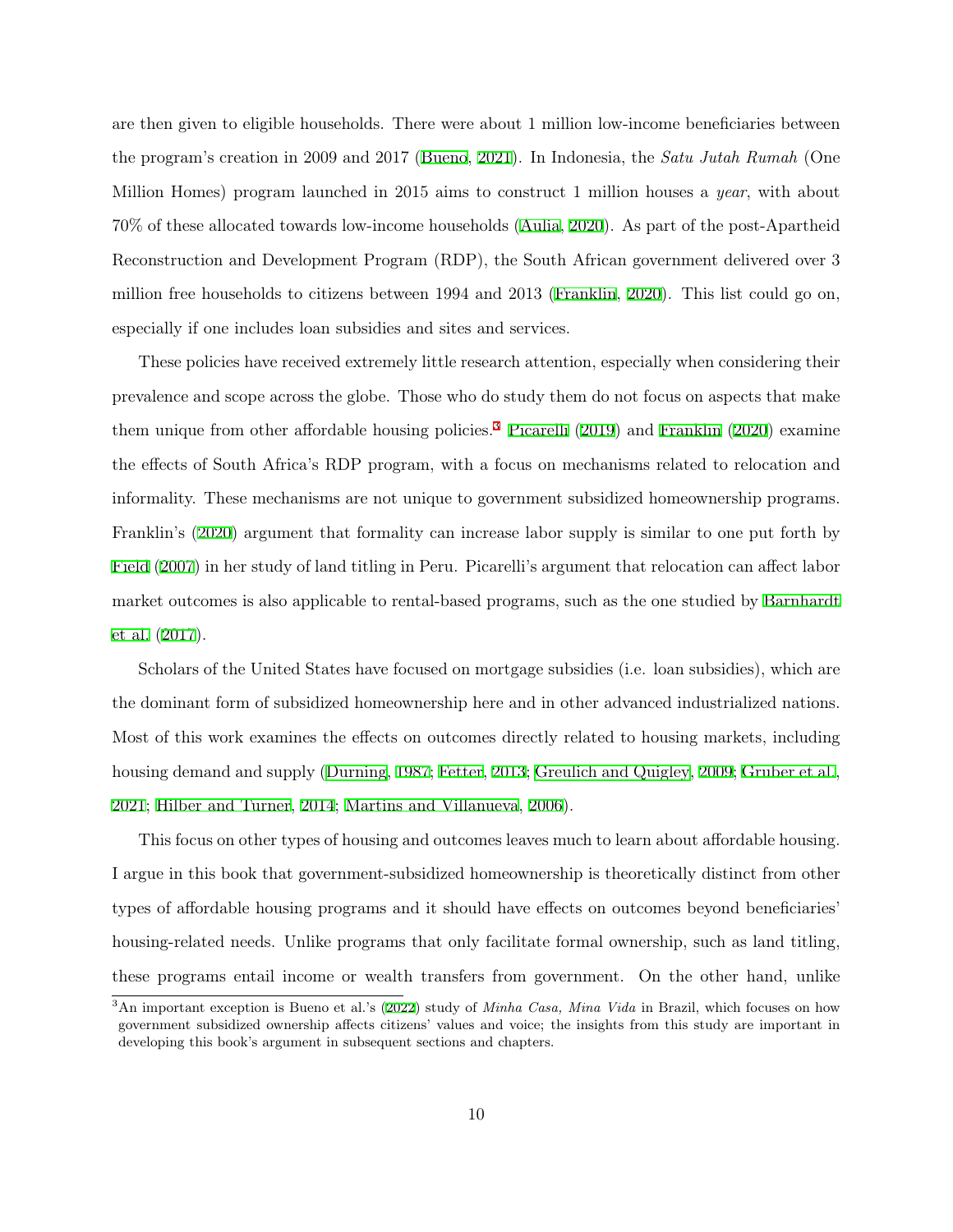programs that entail transfers without ownership, such as rental subsidies, these transfers are made to support the ownership of a home: a durable asset that generates cash or in-kind benefits in perpetuity, with certainty.

This transfer combined with ownership affects household behavior in important ways that may shape social mobility. The subsidized ownership programs, therefore, are not just affordable housing initiatives, but also are a unique type of income and wealth transfer.

#### Subsidized homeownership builds wealth, voice, and dignity

I argue that subsidized homeownership generates social mobility by facilitating the accumulation of wealth among beneficiaries, and by helping and motivating them to participate to protect this newfound wealth. In this way, subsidized housing programs exhibit many of the policy feedback effects common to welfare programs in the West. But subsidized homeownership goes one step further by endowing its beneficiaries with a sense of dignity, which is an important outcome in hierarchical societies wherein most citizens are poor. Dignity for citizens may be as normatively desirable as freedom ([Sen,](#page-29-8) [1999\)](#page-29-8), but it also deepens and reinforces the effects on economic and political behavior. These three sets of effects go well beyond solving problems related to informality or a shortage of housing. I conceive of subsidized housing as a welfare program that generates social mobility through its effects on citizen voice, wealth, and dignity.

#### *Wealth*

First, I argue that subsidized homeownership can help poor households exit poverty traps.[4](#page-11-0) Cash and small asset transfers have been found to facilitate this process through many mechanisms, such as allowing households to transition from labor to capital intensive occupations [\(Balboni et al.,](#page-25-9) [2021\)](#page-25-9), easing the psychological burdens of poverty ([Haushofer and Fehr,](#page-27-11) [2014](#page-27-11); [Haushofer and Shapiro,](#page-27-12) [2016\)](#page-27-12), or helping households to relocate to places with better opportunities ([Banerjee et al.,](#page-25-10) [2021\)](#page-25-10). Many other mechanisms may exist, as the field of Development Economics has identified many reasons why the poor stay poor. Chronic infection, for example, can inhibit children's education

<span id="page-11-0"></span><sup>4</sup>See [Ghatak](#page-27-13) [\(2015\)](#page-27-13) or Chapter 3 for a review of poverty traps.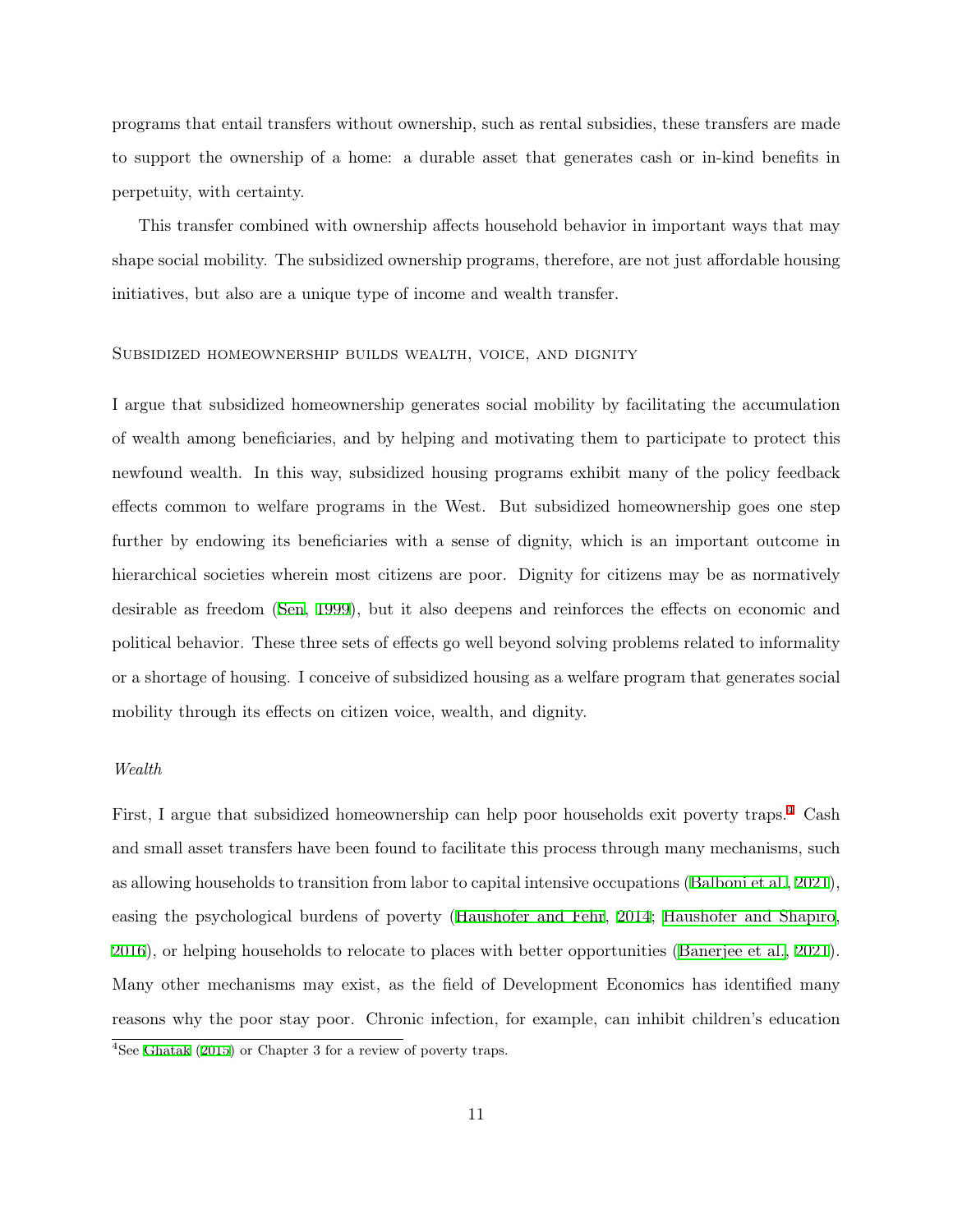and future earnings ([Hamory et al.](#page-27-14), [2021](#page-27-14)). To the extent that healthcare is constrained by income, any transfer may allow access to healthcare or, beyond this example, access to any other intervention found to have long-term effects on household economic prospects.

Subsidized homeownership necessarily involves a transfer to households because there is some type of subsidy involved. The transfers households receive are typically in-kind through a stream of housing benefits, such as secure tenure or an actual roof over one's head. These in-kind benefits may have their own effects on household economic prosperity, especially if they decrease stress or allow households to reallocate time from home and tenure maintenance to labor or education. These effects should be universal to all affordable housing programs.

A key aspect of ownership, however, is that households can convert these in-kind benefits into cash through rent or resale of the home. A house is a durable asset that generally preserves its value over time. There are legal and (at least in the case of cities) active markets for home rental and sale. A transfer made through a homeownership subsidy can therefore be converted by households from in-kind to cash transfers, a conversion the beneficiary can make due to the rights of ownership. The durability of the home means that households can make this conversion long after they initially receive the transfer. Where real estate markets favor sellers, this transfer can be made at a minimal loss and even result in a gain if the overall demand for housing is high. Certain housing programs may not explicitly allow this rental or resale. But if the potential profit is high enough, beneficiaries are likely to put their homes on the market anyway, especially when enforcement of program rules is weak. Furthermore, unlike rent or cash, the transfer of a durable asset for ownership can also ease credit constraints by providing an asset that households can use as collateral for loans.

Importantly, unlike basic income guarantees, the flow of in-kind benefits or any cash income derived through the rental of the home is received with certainty. Problems with implementation are common in low- and middle-income countries with overloaded bureaucracies ([Dasgupta and Kapur,](#page-26-10) [2020\)](#page-26-10). Political incentives may also guide the the fate of programs at the expense of beneficiaries. From 2004 to 2021, for example, Brazil's *Bolsa Família* program made regular payments to citizens who met certain educational and healthcare conditions. Yet in October 2021, the Bolsonaro government ended the program and replaced it with the rebranded *Auxílio Brasil*, an action that created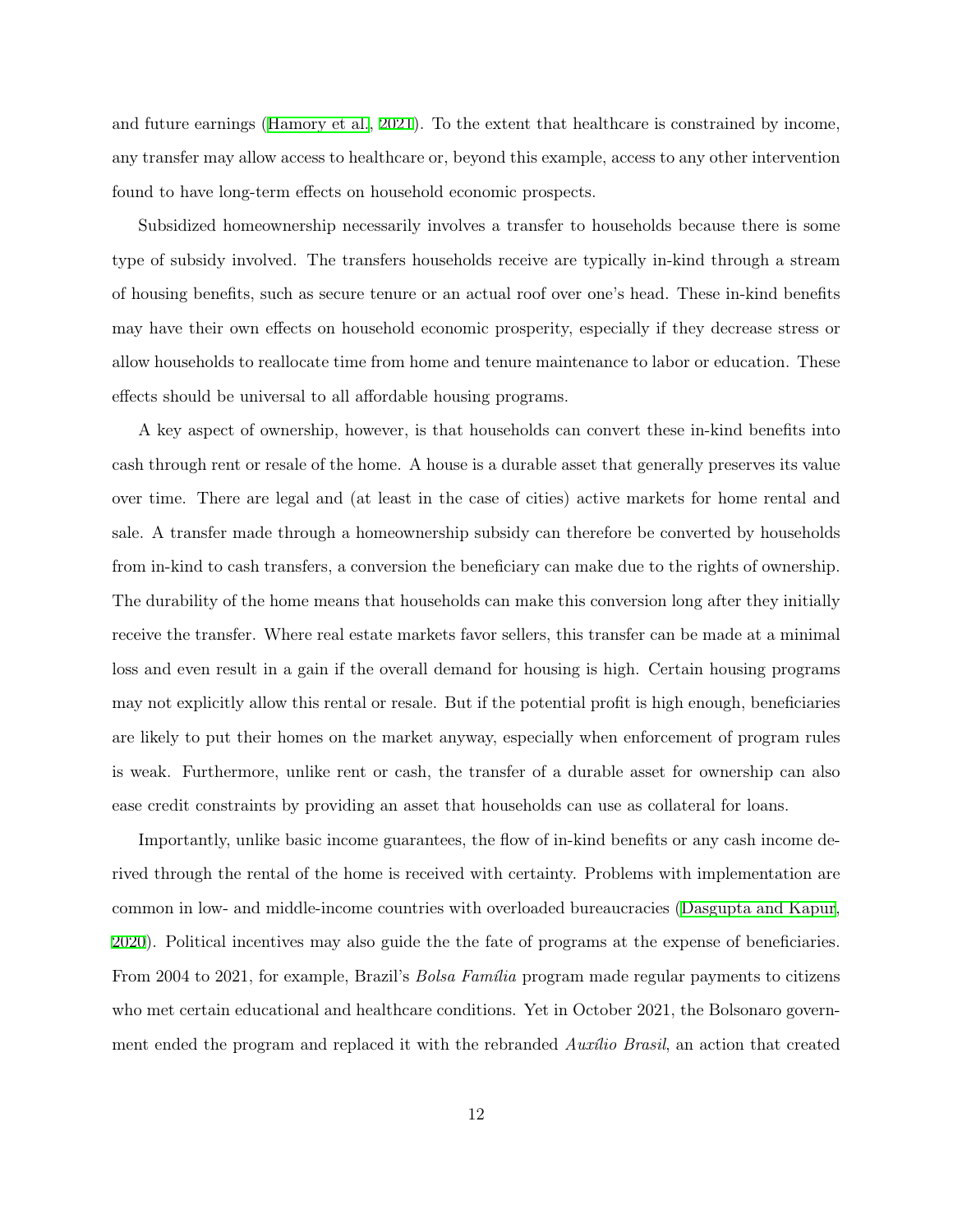uncertainty for beneficiaries as the program came with multiple implementation changes and needed to be approved by both legislative houses. Such problems with policy change or implementation are less likely to affect the flow of benefits received from housing for ownership. This certainty is likely to increase investment in physical and human capital, thereby improving prospects for long-term economic mobility.

For these reasons, subsidized homes are essentially income or wealth transfers to homes, and may help families exit poverty through any of the mechanisms identified in the vast literature on the topic. As I discuss in my description of the programs I study empirically, they may also be financial and politically attractive to implementing governments in ways that other types of transfers are not.

#### *Voice*

These effects on wealth should further shape individuals' relationships with government. Especially because the programs are being implemented at scale, effects on political behavior have implications for the broader political arena as well. Existing research suggests that wealth transfers should affect both political participation and preferences. The effects on participation should be relevant to all successful government transfers, but transfers made through housing have the unique ability to shift certain types of *preferences* about local and national-level policies.

First, the transfers may increase beneficiaries' capacity for action. A literature on policy feedback from the United states calls this a "resource effect." Campbell [\(2003](#page-25-11)), for example, finds that Social Security and Medicare allows Americans to retire and participate in politics more as they age. In lower-income contexts, research in Development Economics (see Haushofer and Fehr [2014\)](#page-27-11) has found that poverty can create stress, which might reduce one's ability to participate in politics. Even in Germany, Schaub ([2021](#page-29-9)) finds that households are less likely to vote when they are extremely financially constrained. Increasing household wealth could increase the mental bandwidth to participate in politics. Bueno ([2022\)](#page-25-8), find that benefitting from *Minha Casa, Minha Vida* in Brazil leads beneficiaries to participate more in politics.

Receiving some sort of transfer may also increase political participation by improving impressions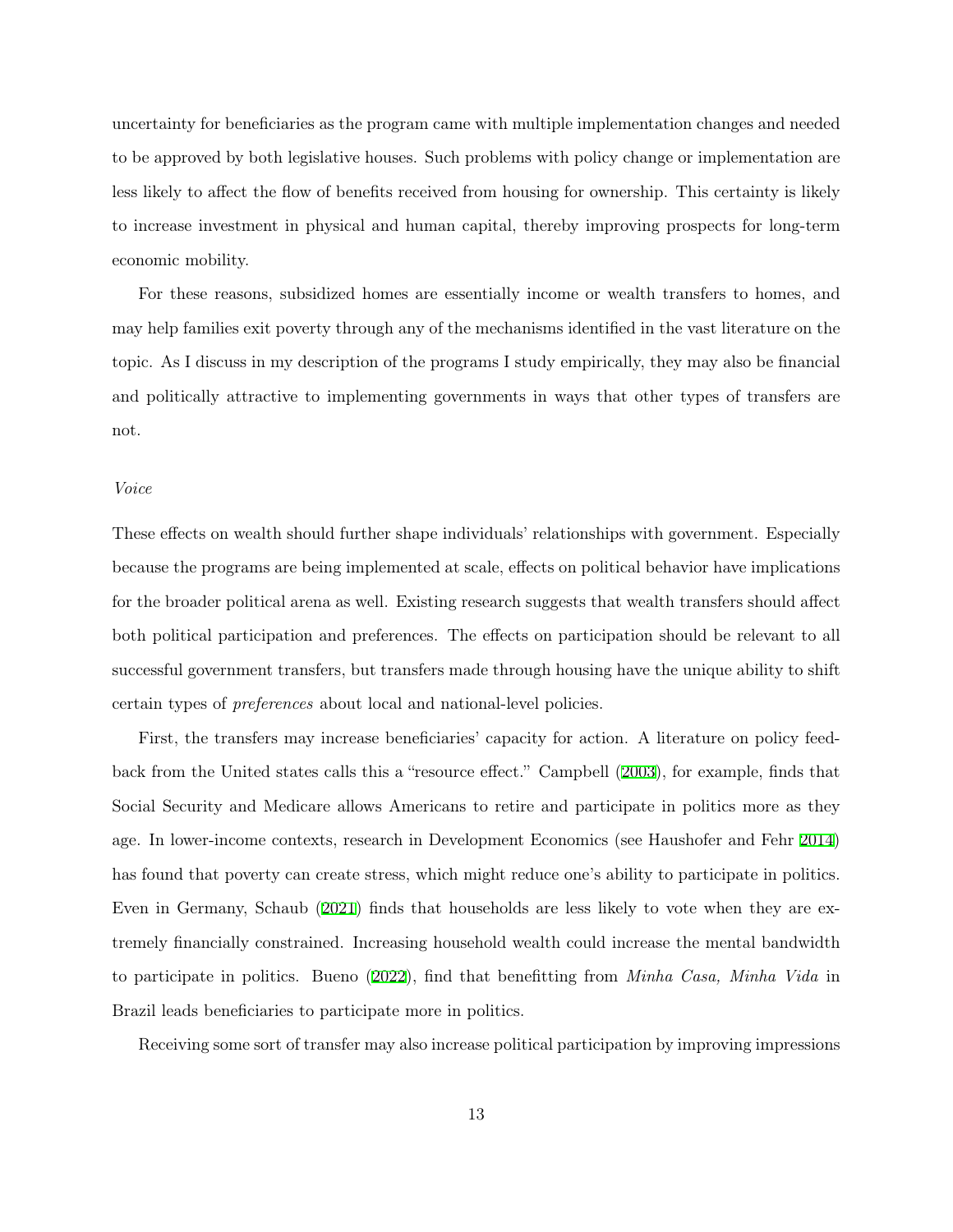of government efficacy. MacLean [\(2011](#page-28-12)), for example, discusses how past experiences with health and education services create a set of expectations about government programs. Hunter and Sugiyama, furthermore, ([2014\)](#page-28-13) show that a program like Brazil's *Bolsa Famía* sends citizens important signals that the government will provide services to people like them. An emerging body of literature finds that citizens are more likely to make demands of government if they feel they will get a response [\(Kruks-Wisner](#page-28-14), [2018;](#page-28-14) [Dipoppa and Grossman](#page-26-11), [2020;](#page-26-11) [Trucco,](#page-29-10) [2017;](#page-29-10) [Goldfrank](#page-27-15), [2002\)](#page-27-15). Receiving a large government transfer may therefore increase political participation by increasing citizens' expected value from participation.

Second, the transfers may alter citizens' political preferences. It is possible that benefitting from a government program may induce citizens to vote for the implementing party or politician [\(De La O](#page-26-12), [2013\)](#page-26-12), but it remains unclear why citizens would attribute responsibility to specific parties or politicians for long-standing programs over which they have minimal discretion or control ([Imai](#page-28-15) [et al.](#page-28-15), [2020](#page-28-15)).

Yet a transfer made explicitly through homeownership specifically may generate ideological shifts.<sup>[5](#page-14-0)</sup> [Ansell](#page-25-12)  $(2014)$  $(2014)$ , for example, argues that homeownership makes citizens, particularly those whose home values are increasing, more conservative because their home equity serves as a form of private insurance that crowds out public insurance. These results are line with those of Bueno [\(2022\)](#page-25-8), who find that Brazil's *Minha Casa, Minha Vida* beneficiaries become more conservative than non-beneficiaries with respect to redistribution.

At the local level and beyond just election time, beneficiaries may be motivated to protect their newfound wealth by improving levels of service provision. Those who study the US and Europe argue that benefitting from government social welfare can "create material incentives for mobilization" (Mettler and Soss [2004,](#page-28-16) 62). It can encourage political participation to ensure either the continued or increased receipt of program transfers (e.g. Campbell [2012](#page-25-13); Mettler and Soss [2004;](#page-28-16) Pierson [1993\)](#page-29-11). In the case of a program providing homeownership just once, the value of the benefit is best protected by increasing the value of the home. One effective way to do this is to express one's voice in local politics and to help guide issues of land use and public works.

<span id="page-14-0"></span><sup>&</sup>lt;sup>5</sup>See [Chhibber and Verma](#page-25-0) ([2018](#page-25-0)) for a discussion of ideology in India.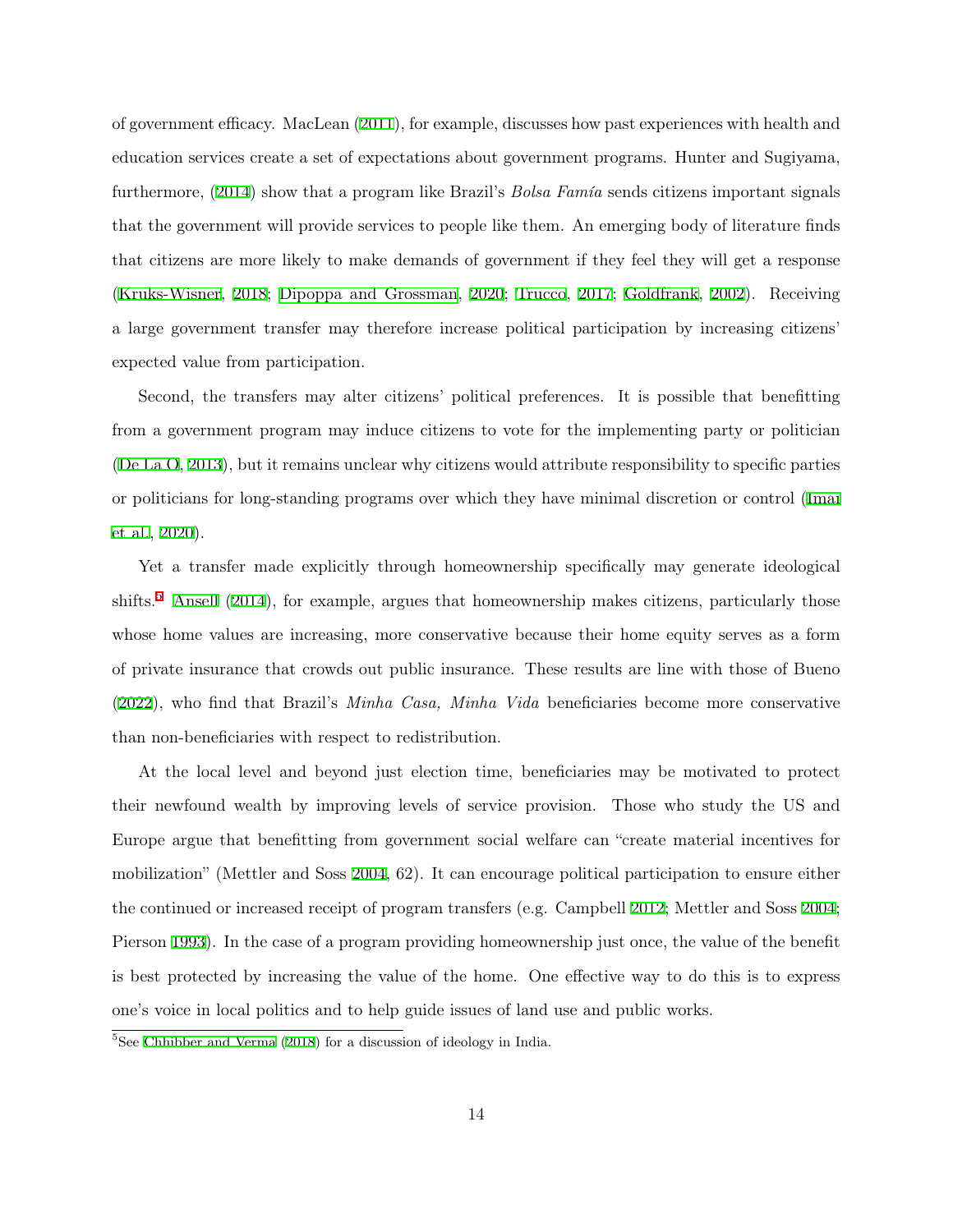We see such mobilization to protect wealth in research on homeowners in the US who participate in local to politics to protect their property values (e.g. Portney [1991](#page-29-12); Dear [1992](#page-26-13); Fischel [2001;](#page-27-16) Einstein *et al.* [2019\)](#page-26-14). The comparison with the US, of course, underscores the idea that this mobilization may have both positive and negative externalities for other citizens.

#### *Dignity*

As I have argued, subsidized housing appears to have many features common to successful welfare programs. It makes beneficiaries wealthier while simultaneously generating policy-feedback effects in that beneficiaries will participate in politics to preserve and maximize this new wealth. Subsidized homeownership should also lead to another outcome of interest in low-income or socially stratified settings: they should endow beneficiaries with a sense of dignity.

As a topic of growing interest among scholars and policymakers of International Development, dignity has a number of definitions and measures (see [Wein](#page-29-13) ([2020](#page-29-13)) for a review). I put forward a definition based on citizen agency. I define dignity as the feeling of agency or control in one's life. This "feeling" is composed of two parts: control over one's future and independence from the decisions of others. I consider independence from the decisions of others to subsume feelings of selfrespect or freedom from humiliation, which are commonly mentioned in other notions of dignity. This definition of dignity emphasizes what citizens feel they are able to do to alter the course of their lives.

Any type of subsidized transfer should impart some level of dignity on citizens simply by making them wealthier. Indeed, [Sen](#page-29-8) ([1999](#page-29-8)) considers the principal goal of economic development to be increase citizen agency, or what he calls freedom. [Hunter and Sugiyama](#page-28-13) [\(2014\)](#page-28-13) find that Brazil's *Bolsa Família* conditional cash transfer program increased citizens' feelings of independence and agency by virtue of freeing them some of the burdens of grinding poverty. Beneficiaries are also freed from the judgements of others by being able to address a common stigma of poverty, namely a lack of shoes for themselves and their children.

Yet subsidized housing should have a larger impact on dignity than many other common welfare interventions for three reasons. First, many of the poor without their own housing can suffer from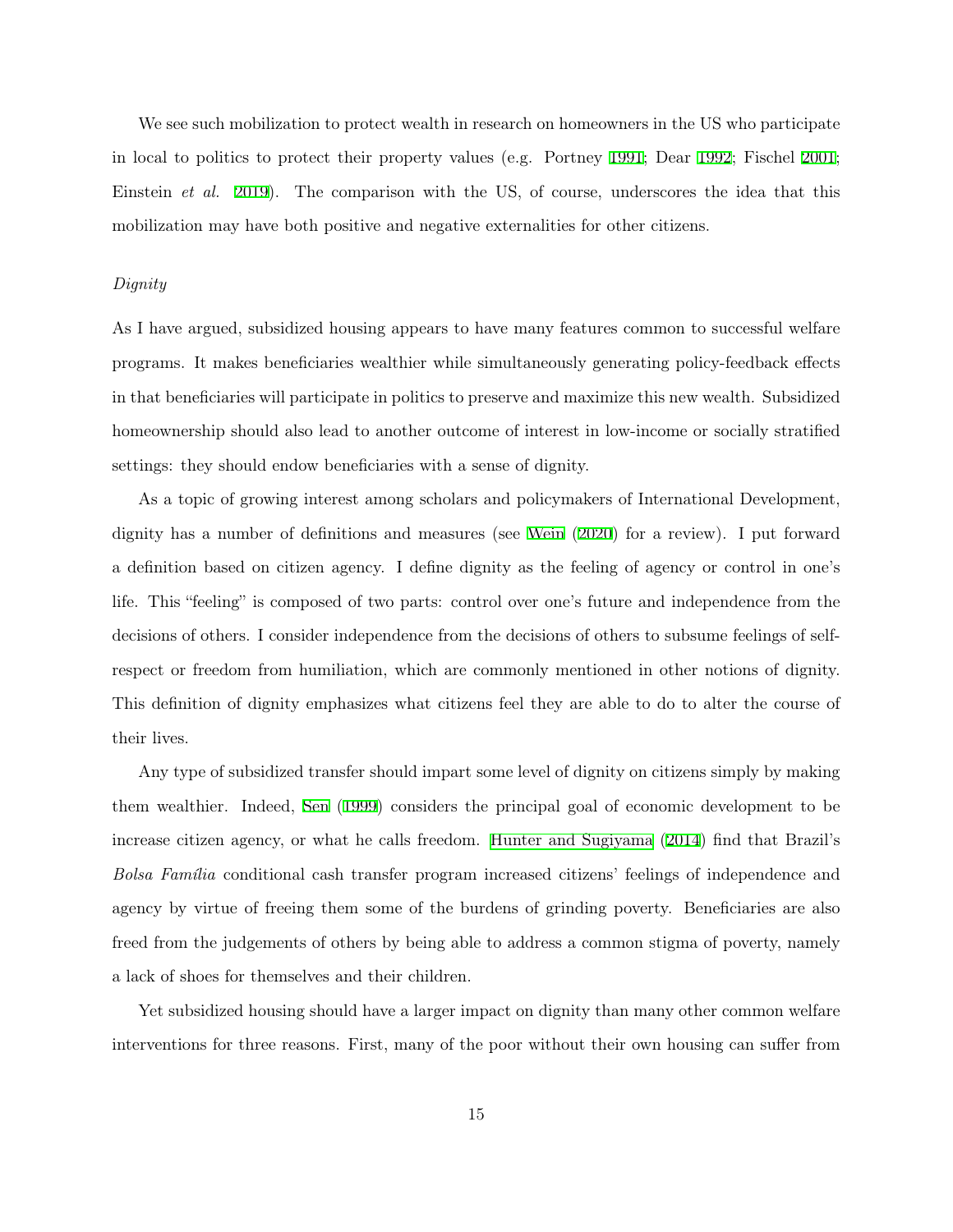insecure housing tenure, which robs them of their ability to control and plan for the future. Tenure insecurity may come in the form of being forcibly removed from land when living in a squatter settlement, being evicted from a home one is renting, depending on the whims and good favor of friends and relatives for housing, or failing to meet program requirements. As such, tenure insecurity can be a problem for any type of affordable housing program that does not entail ownership. Public housing programs in the United States, for example, frequently have drug-use or employment-based conditions that can lead to evictions if violated.

Relatedly, the absence of a home with secure tenure, like going without shoes, can carry a social stigma. Moreover, homeownership is associated with a certain level of social status in India and in many other countries ([Das et al.,](#page-26-15) [2019\)](#page-26-15). This status can help citizens more effectively and confidently navigate their interactions with others.

Finally, not only does subsidized homeownership address these issues when the benefits are consumed in-kind, but recipients have full control over the stream of benefits, whether they are consumed in-cash or in-kind, over time. They do not have to meet any conditions, wait in line, routinely fill out forms, or use their networks to negotiate access. That access to other types of welfare benefits must be continuously renegotiated undermines their effects on dignity. [Hunter](#page-28-13) [and Sugiyama](#page-28-13) [\(2014](#page-28-13)), for example, find that among beneficiaries' greatest frustrations with *Bolsa Família* is the need to constantly wait in line to access benefits. Ownership allows beneficiaries to choose to convert their benefits to cash; the autonomy to choose how consume benefits is one of the principal reasons [Shapiro](#page-29-14) [\(2019\)](#page-29-14) finds that citizens in Kenya prefer cash to in-kind welfare benefits.

Gains to dignity can be normatively desirable, and this point cannot be overstated. They are also likely to form an another important mechanism for the effects on wealth and voice. A sense of control over one's future, first of all, might increase his or her long-term human and physical capital investments. In this way, a lack of certainty about the future and short time-horizons may be an overlooked psychological burden of poverty that can inhibit the capital accumulation needed to exit poverty. Furthermore, independence from the decisions and behaviors of others, especially political actors like public officials or informal leaders, may bolster citizens' capacity to exercise their voice through increased feelings of self-efficacy. In other words, dignity is an important outcome of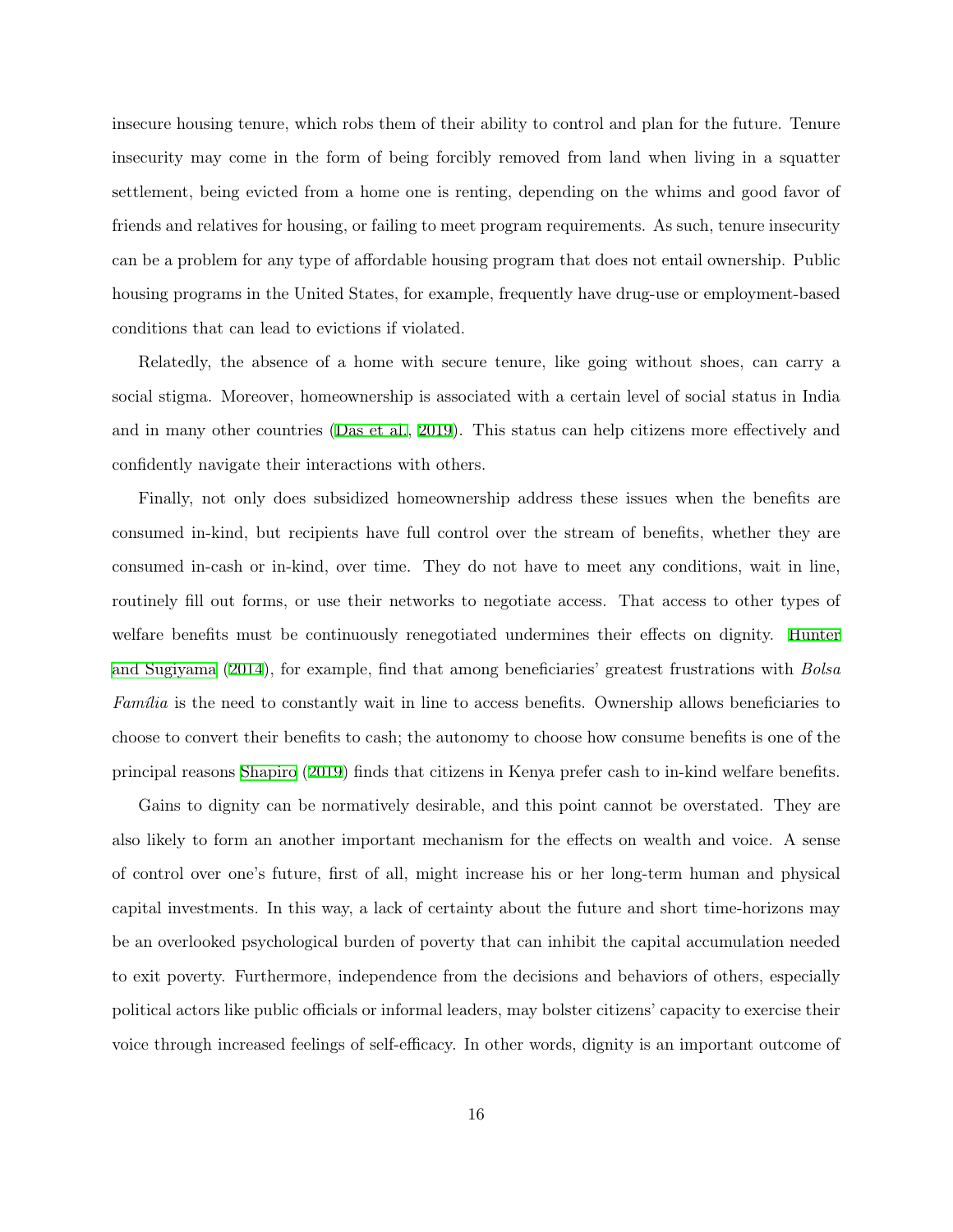any welfare program, and those that do grant citizens with a sense of dignity may be particularly effective.

#### *Externalities and equity*

I theorize and measure effects for beneficiaries only. Yet it is likely that effects for beneficiaries will generate externalities for others. If beneficiaries are more vocal in civic institutions for input on how public funds should be spent, for example, this action will have positive or negative externalities for other citizens, depending on whether or not their preferences are aligned with those of beneficiaries. These externalities must be considered in general equilibrium analyses of the effects of subsidized housing policies implemented everywhere.

The argument also assumes that housing will continue to be a scarce resource, thereby allowing housing distributed to beneficiaries to maintain or increase in value. Supplying opportunities for the poor to own housing can generate social mobility even when this is not the case; the effects seen in rural areas confirm this. Yet the gains to beneficiaries (but perhaps not society at large) will be greatest when policies to do so cannot keep up with demand.

Finally, by studying effects only for beneficiaries, I sidestep issues of implementation and targeting. Like all welfare programs, housing policies can be criticized for not reaching enough people or reaching the wrong people. The large gains for beneficiaries and the effects on voice underscore the importance of effective and equitable program targeting. These important problems are issues of politics, allocation and public choice rather than program effects, and I discuss them in the final chapter of the book.

#### A study of three price-subsidy policies

I illustrate the argument through a study of three housing programs in India, as outlined in [Table 1.2.](#page-19-0) These policies vary in their geographic coverage, whether they require relocation, and the research design I use to learn about their impacts.

First, I study *Indira Awas Yojana* (IAY), a subsidy program for landless laborers and freed bonded workers that started in the late 1980s. Beneficiaries receive large grants from the govern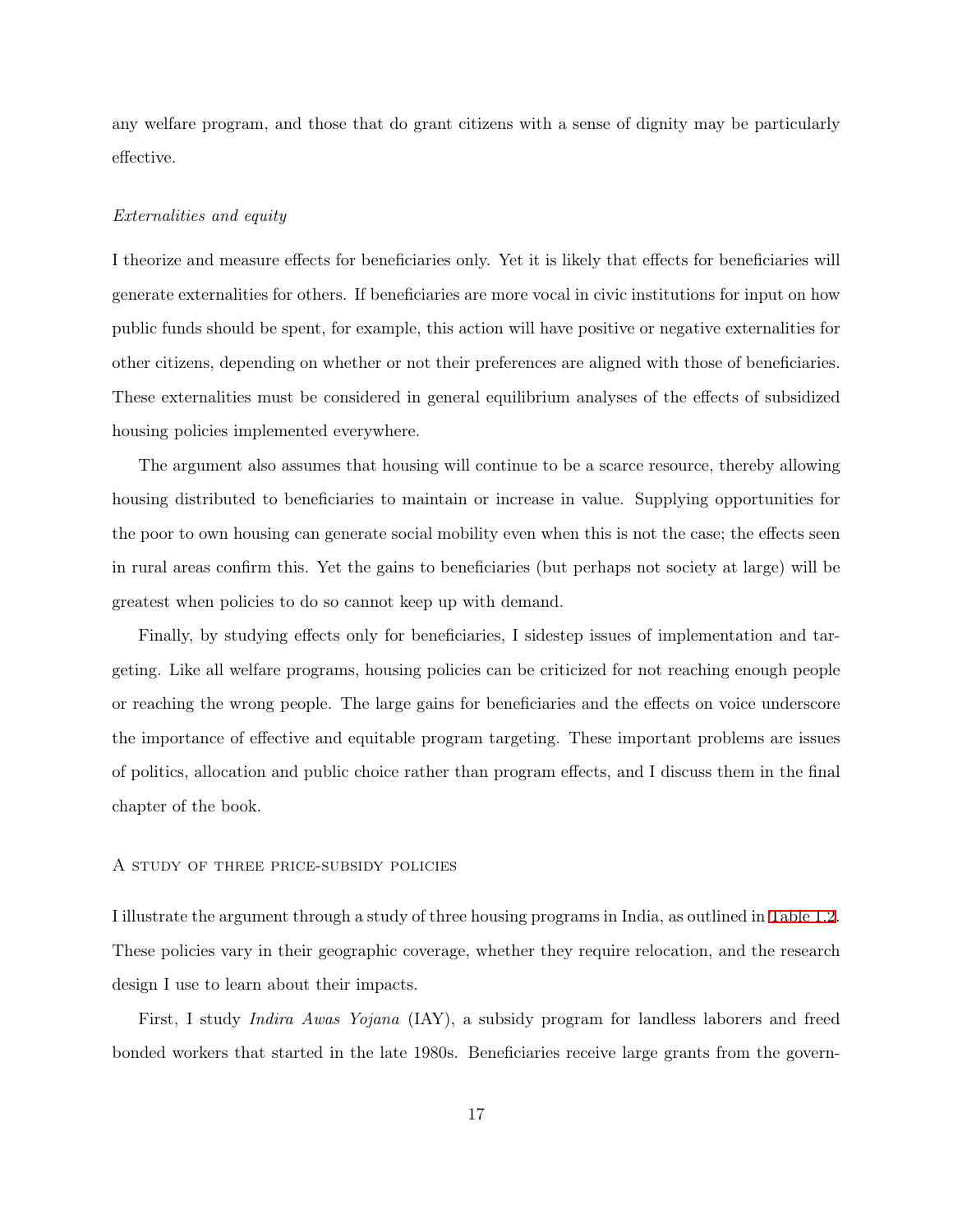ment to build their own houses, subject to certain requirements related to housing amenities and build quality. I study the effects of this program through the 1994-2012 three-round India Human Development Survey [\(Desai and Vanneman](#page-26-0), [2020](#page-26-0)) panel survey. I construct exact matches of respondents who did and did not benefit and track their outcomes over three waves across 18 years. To my knowledge, this is one of the first evaluations of this large central government program, aside from one conducted by [Sharma et al.](#page-29-15) [\(2019\)](#page-29-15).

Second, I use a natural experiment to study a program implemented by the Maharashtra Housing and Development Authority (MHADA) in Mumbai. This is a price subsidy in which the apartments are constructed by government and sold at an extremely discounted rate to eligible low income households. The program is oversubscribed, so beneficiaries are selected through a lottery process. Importantly, beneficiaries do not have to live in the housing, but can rent it out. They may also legally sell it 10 years after winning. The program is similar to those implemented by state boards all over the country through a lottery. I study its effects through qualitative interviews and an original survey of a sample of winners and non-winners in 2017, conducted 3-5 years after lottery wins in 2012 and 2014. Due to the randomization, the differences in outcomes across winners and non-winners is the causally identified effect of becoming a program beneficiary.

Third, I study a program implemented by Mumbai's Slum Rehabilitation Authority (SRA). This is another price subsidy (at 100% of the cost) targeted to those living in slums. Households living in eligible informal settlements can elect to move into government constructed apartments at no cost. If they choose to do so, the settlement is destroyed to accommodate the new housing or some other development project. Unlike the MHADA program, this program requires some form of relocation. Even if households were to rent or sell these apartments, they would not be able to return to their original housing because it is usually no longer exists. This is an important feature of the program that limits its potential. I study its effects using 40 paired qualitative interviews in 2022 of citizens living in informal settlements and citizens who chose to relocate.

Together, these three policies illustrate the scope conditions for the argument. I show that both rural and urban programs can generate effects on wealth. Yet urban programs are likely to have stronger effects on wealth and especially voice. This is because urban housing is more subject to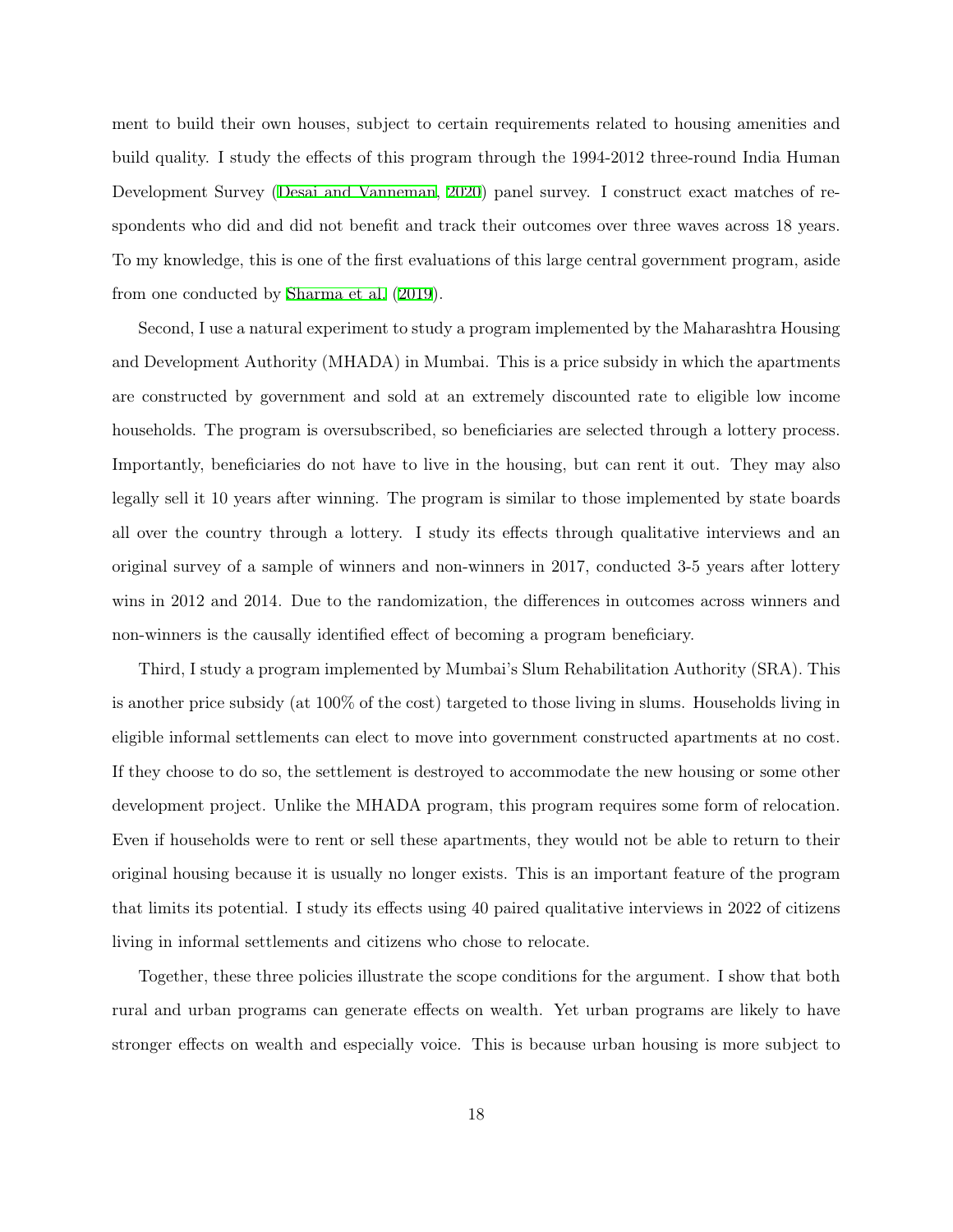| Program                                                          | Requires re-<br>location? | Geographic coverage | Design                                                                       | Years data<br>collected               |
|------------------------------------------------------------------|---------------------------|---------------------|------------------------------------------------------------------------------|---------------------------------------|
| Indira Awas Yojana                                               | $\overline{\mathsf{X}}$   | Rural India         | tracked over time<br>non-beneficiaries<br>beneficiaries and<br>Exact matched | 1993-1994,<br>2004-2005,<br>2011-2012 |
| and Area Development<br>Maharashtra Housing<br>Authority lottery | $\mathcal{S}^{\circ}$     | Urban (Mumbai)      | survey of winners and<br>Natural experiment;<br>non-winners                  | 2017                                  |
| Authority Program<br>Rehabilitation<br>Mumbai Slum               | $Y$ es                    | Urban (Mumbai)      | Paired qualitative<br>interviews                                             | 2022                                  |

<span id="page-19-0"></span>Table 1.2: The programs studied in this book. Table 1.2: The programs studied in this book.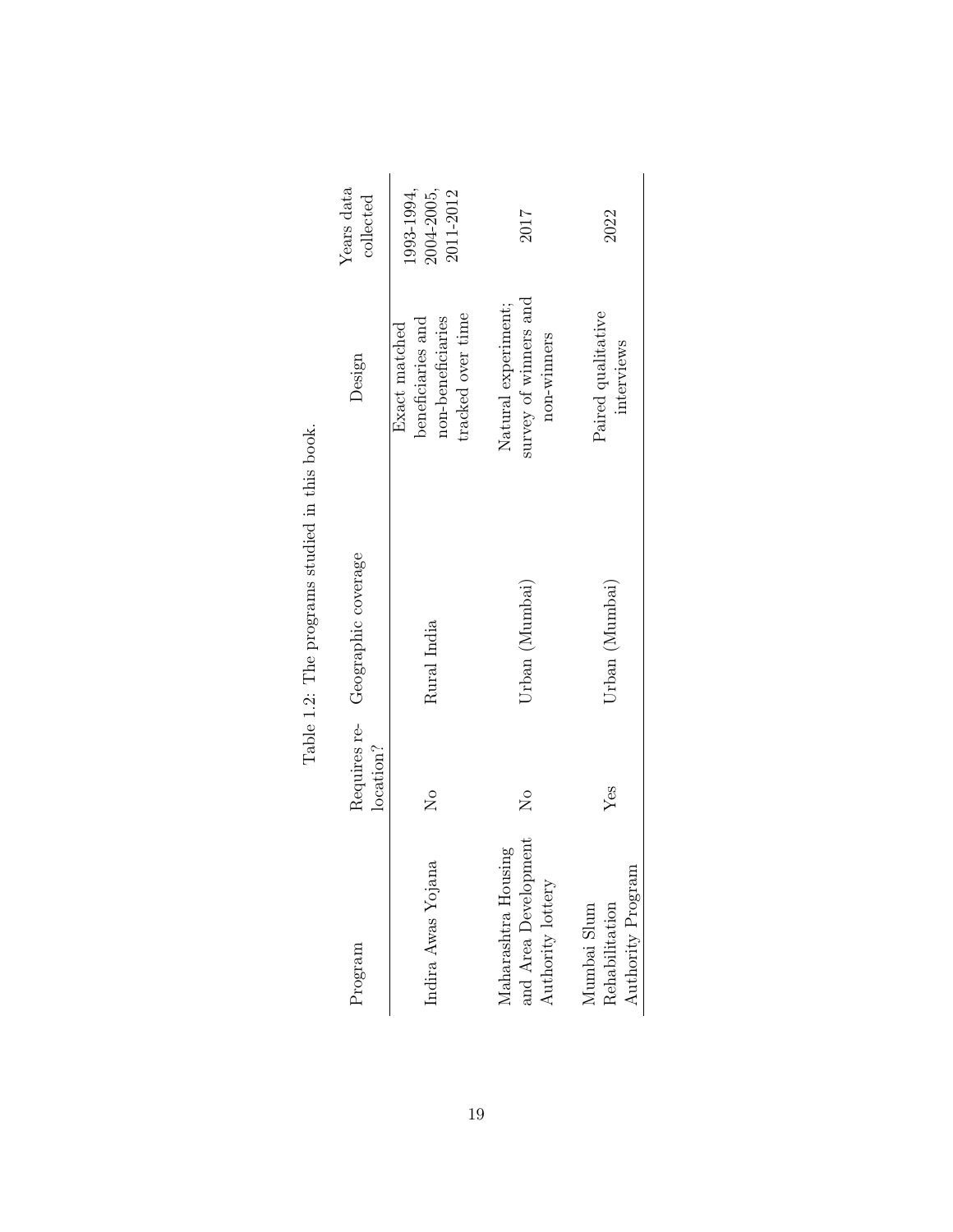increases in market value due to an excess of demand common in these contexts. Within urban areas, the comparison between the SRA and MHADA programs suggests that policies are likely to generate the largest effects when they do not require relocation. This finding is complementary to research finding that relocation can undermine the gains to housing programs due to broken social networks and distance from labor markets ([Barnhardt et al.,](#page-25-5) [2017](#page-25-5); [Picarelli](#page-29-7), [2019\)](#page-29-7).

The mixed-methods design also aims to reveal multiple dimensions of policy effects. The panel study of IAY allows me to show how a policy may lead to divergences in economic prospects over time. The natural experiment used to measure the effects of the MHADA program addresses problems of selection–namely, that beneficiaries and non-beneficiaries are fundamentally different even before gaining access to housing– that typically plague policy evaluations. The qualitative surveys, finally, allow me to understand and describe how a policy shapes citizens' lives in their own words.

#### KEY RESULTS AND OVERVIEW OF THE BOOK

This book is an empirical study of the three policies presented in [Table 1.2](#page-19-0). In Chapter 2, I present the historical and institutional context of housing policies in India. I discuss where subsidized homeownership policies fit within a broader menu of policy choices, including supporting unsanctioned housing and rental subsidies [\(Table 1.1\)](#page-6-0). I then present the three policies studied in detail, and include other major incidences of these policy types within and beyond India. The chapter concludes with a description of the research methodology used to study each program.

Chapter 3 explores the household-level economic effects of the programs I study. I begin with IAY, the rural program, as earlier previewed in [Figure 1.1](#page-3-0). In 1994, beneficiaries are poorer than non-beneficiaries, but have better quality housing, as measured by the construction of the roof, walls, and presence of a toilet and water connection. In other words, the program is being targeted to the poor, but their better housing quality suggests the subsidies are being consumed as a stream of in-kind housing benefits.

Yet by 2005, beneficiaries are wealthier than non-beneficiaries, and this gap has grown by 2012. I argue that this divergence in economic prospects is driven by the beneficiaries' investments in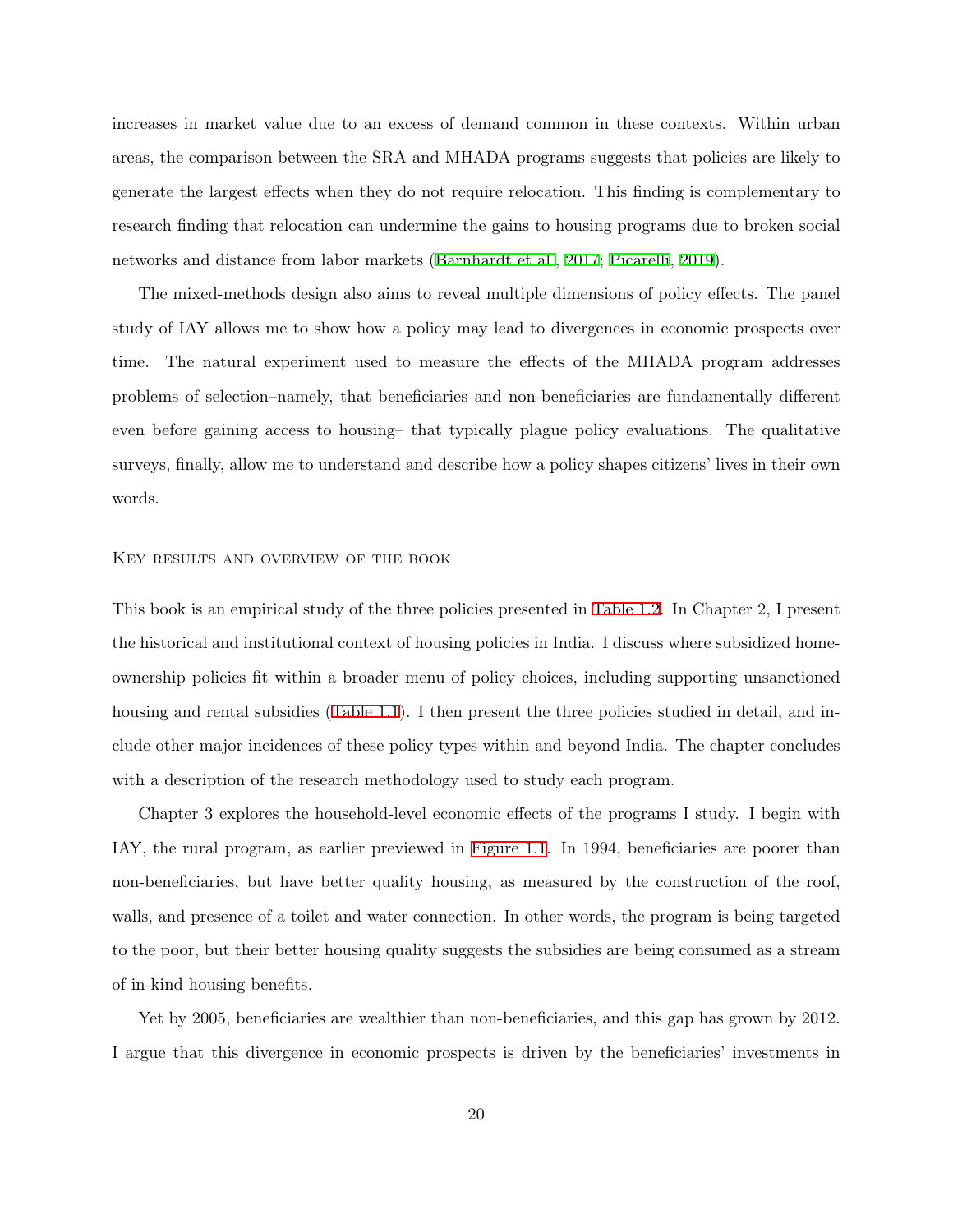human and physical capital that allows them to diversify their employment out of agriculture. In 1994, beneficiaries are spending more on education and productive assets than non-beneficiaries. By 2005, they are more educated and more likely to have non-agricultural jobs. Their governmentsubsidized housing plays a key role here because the investments are reportedly funded through loans to which individuals would not have access without a credible form of collateral. In sum, I find that housing expands access to credit, which facilitates capital investment, which in turns allows diversification away from agriculture and into more lucrative income-generating activities.

I next show a similar story for the urban MHADA price subsidy program. Lottery winners have better housing 3-5 years after the program implementation. They also have higher household incomes, driven by better education and more employment (and salaried employment in particular) among those who were school-aged youth at the time of implementation. These results are not driven by relocation, because winners tend to live in areas with worse educational and employment opportunities than non-beneficiaries. Similar to the effects for IAY, I suggest that housing facilitates human capital investment, which improves economic prospects. I show evidence for many possible mechanisms for greater human capital investment, including income effects from the subsidy's effect on permanent income, changes in aspirations, access to credit, and psychological effects.

Finally, I study the urban SRA price subsidy program, which does require relocation. I compare reports from beneficiaries and citizens living in slums on how they decide whether to invest in their futures to further explain the long-term income effects I find for the other two programs. I find, however, that the program's requirement for relocation limits its potential, as forced relocation destroys social networks and, in turn, limits employment opportunities which are often based on social networks.

Overall, Chapter 3 shows that the three different programs generate economic mobility among beneficiaries by facilitating physical and human capital investment. These effects should be larger in urban areas because of the greater potential for appreciation in value here. In urban areas, programs that do not require relocation should have greater potential.

Chapter 4 next illustrates the political effects of the three programs. I first show suggestive results from the IAY study. Beneficiaries are more likely to vote, attend local meetings, and be able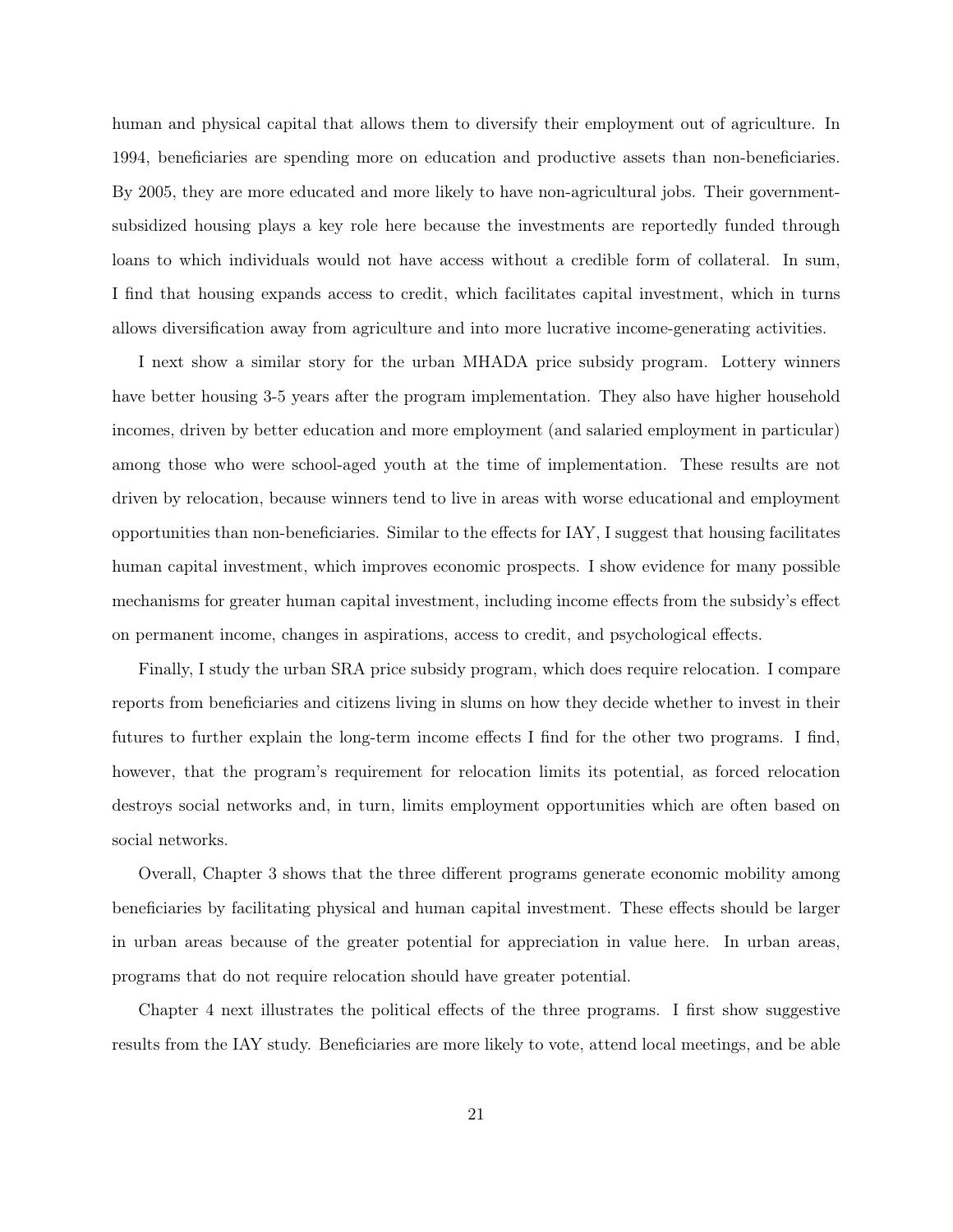to name politicians than non-beneficiaries. Yet causal identification in this setting and with this methodology is imperfect; differences in political participation could arise because of selection or omitted variables.

The natural experiment used to study the MHADA program provides more convincing causal identification. Here too, beneficiaries are more likely to attend local meetings and ask government for resources benefitting their communities. They also have better knowledge about local politics and emphasize local public goods that affect the value of their housing when asked how they make their choices in local elections. These effects hold for both those who move into the housing they have won and those who rent it out, suggesting effects are not driven by the locations of the program housing.

Similarly, beneficiaries of the SRA program are more willing than non-beneficiaries to take political action to improve their housing. Households living in slums or squatter settlements certainly care about their housing, but they do less to improve it because 1) they feel less efficacious and 2) they are uncertain about how long they will live in a settlement and therefore less likely to invest their time in its improvement.

Overall, the findings in Chapter 4 show that policies to facilitate homeownership create active citizenship organized around protecting the value of the home. This dynamic should be stronger in urban areas, as the potential for home values to appreciate is much higher here. This can have positive or negative externalities. On the one hand, this type of citizenship can improve public service delivery for other citizens as well. On the other hand, this activism can give too much voice to the preferences of homeowners, especially when they are at odds with those of other citizens. For example, beneficiaries in the MHADA study often wanted to rid the neighborhoods of local markets because they created too much foot traffic near their homes.

Chapter 5 explores the effects of government-subsidized homeownership on dignity. The relative novelty of the outcomes I study means that dynamics are best illustrated through the programs for which I have collected primary data, or the SRA and MHADA programs.

I first show that winning increases MHADA beneficiaries' time horizons, increases their sense that they make their own decisions, and decreases their sense that government officials can bully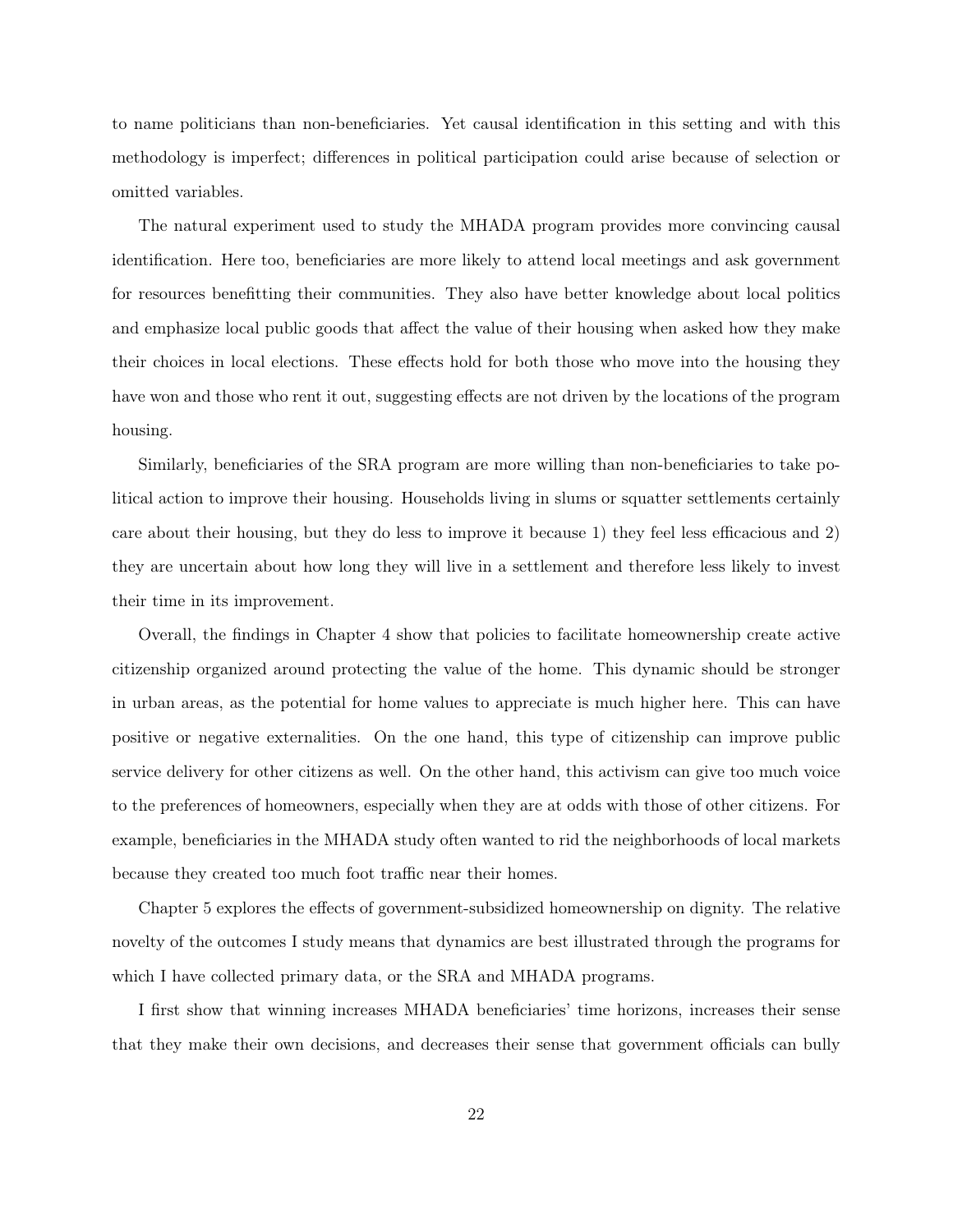them. These effects indicate an increase in as a sense of control over one's future and independence from the decisions and behavior of others, feelings which I have defined as key aspects of dignity.

I then argue that these changes are at least partially responsible for the effects on economic and political behavior that I see. The effects on human capital investment cannot entirely be explained by income effects, as I see better use of free healthcare among beneficiaries. This suggests that beneficiaries' behavior is more future-oriented than the behavior of non-beneficiaries, even for activities that should be unconstrained by income. Feeling less threatened by government officials also facilitates participation in local politics by decreasing its perceived costs, namely bullying and intimidation.

I illustrate the the importance of dignity and how it is shaped by subsidized government housing through self-reflective quotes from my qualitative interviews of SRA beneficiaries and nonbeneficiaries. I also show that respondents prefer housing to other types of welfare programs because of the stability and status it affords.

Chapter 6 concludes with a summary of the argument, evidence, implications, and open questions. The major contribution of this book is an empirical examination of a common yet understudied policy type. The findings should be of interest to anybody who cares about affordable housing. They have implications beyond just low- and middle-income countries. As discussed, for example, most affordable housing programs in the US are based on subsidized rent. The effects illustrated in this book suggest that ownership-based programs that reach the poor may have potential here as well.

Throughout the empirical analysis, I also develop theoretical arguments for why housing should have such large effects on the three outcomes of interest. These effects on overall social mobility are typically larger than interventions that have received more attention from scholars and policymakers in social protection and International Development. Existing research on social protection in developing countries focuses on adjustments to short-term income through tools like cash transfers or microcredit. A content analysis of reports from major development banks and international aid organizations reveals that this is the case for the broader International Development community as well. Yet I show that subsidized homeownership is an extremely powerful policy tool that generates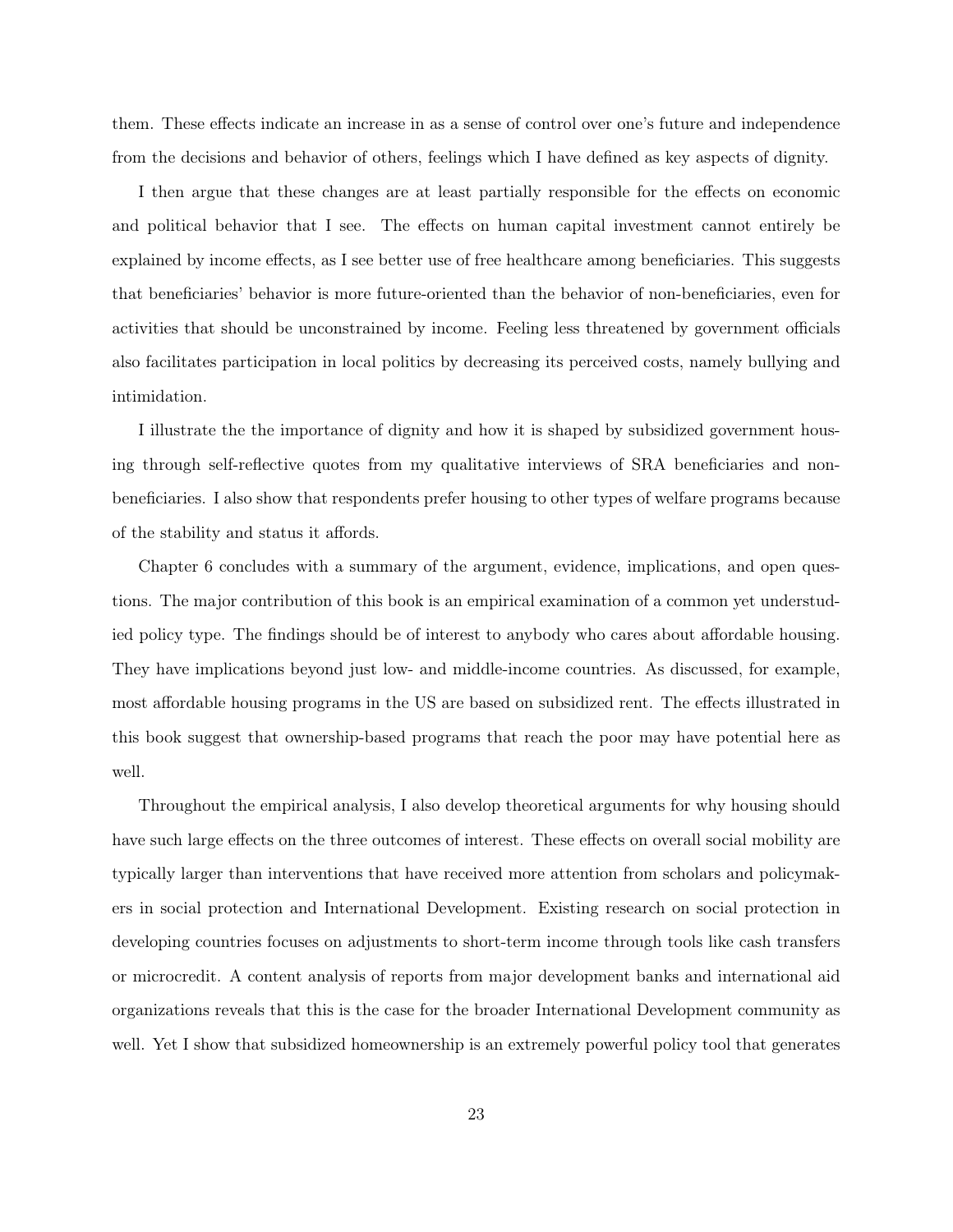gains that dwarf those of these more popular programs. In many ways, it is a classic OECD-style welfare policy because it redistributes income (in the form of publicly-held land or credit) and also creates an entrenched group of interests. But beyond such programs, asset-based transfers that increase a household's permanent income are important because of the degree of dignity and control they confer on beneficiaries.

Moreover, housing programs may be appealing to governments because they require minimal short-term budget outlays for government with public land earmarked for social purposes. This is because (as we see in the MHADA model), beneficiaries cover the cost of housing through a mortgage paid over many years. Even beneficiaries who cannot afford this mortgage can pay it by renting out the housing. In urban areas, governments with large public landholdings can provide enormous benefits to citizens at minimal immediate costs through subsidized homeownership because most of their value is derived from the access it provides to an expensive real estate market.

These ideas raise the question of what the general equilibrium effects might be. Are the economic effects I find dampened when access to housing is widespread? Would housing for all create a country of active citizens? Are the effects that I see a result of extreme housing inequality? These are open questions for future studies on affordable housing. While this book focuses mainly on public policies to increase homeownership among the poor, it remains unclear whether subsidizing homeownership by encouraging the expansion of supply (whether through public or private construction) will yield similar effects. The effects for IAY provide tentative evidence that homeownership can improve social mobility even when it is not extremely scarce, but more research is needed here.

More broadly, the large and transformative effects I find reveal that the allocation of such a large asset creates distinct groups of winners. These findings underscore the importance of better understanding the politics of housing and the distributive politics of subsidized homeownership. That this policy is so widespread suggests that it is appealing and strategic for politicians and policymakers. An interest in expanding its scope and reach that is based in a desire for equity demands that we better understand why.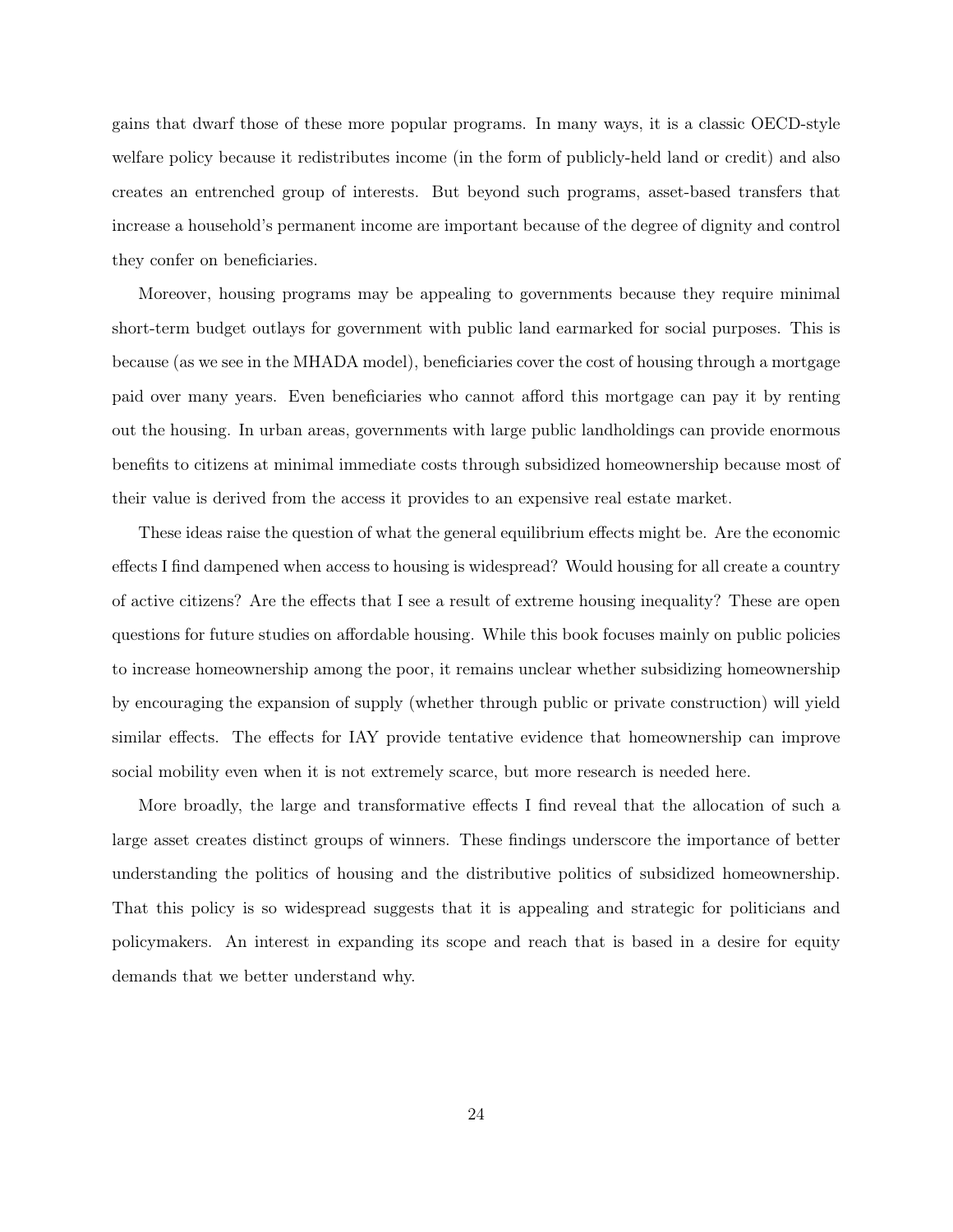### **BIBLIOGRAPHY**

- <span id="page-25-12"></span>Ansell, B. (2014). The political economy of ownership: Housing markets and the welfare state. *American political science review*, 108(2):383–402.
- <span id="page-25-4"></span>Ansell, B. W. (2019). The politics of housing. *Annual review of political science*, 22:165–185.
- <span id="page-25-7"></span>Aulia, F. (2020). Indonesia's business property: One million houses program in 2020. Report, Indonesia Research Institute.
- <span id="page-25-9"></span>Balboni, C. A., Bandiera, O., Burgess, R., Ghatak, M., and Heil, A. (2021). Why do people stay poor? Technical report, National Bureau of Economic Research.
- <span id="page-25-10"></span>Banerjee, A., Duflo, E., and Sharma, G. (2021). Long-term effects of the targeting the ultra poor program. *American Economic Review: Insights*, 3(4):471–86.
- <span id="page-25-5"></span>Barnhardt, S., Field, E., and Pande, R. (2017). Moving to Opportunity or Isolation? Network Effects of a Randomized Housing Lottery in Urban India. *American Economic Journal: Applied Economics*, 9(1):1–32.
- <span id="page-25-2"></span>Bloom, N. D. (2014). *Public Housing That Worked*. University of Pennsylvania Press.
- <span id="page-25-6"></span>Bueno, N. S. (2021). The timing of public policies: Political budget cycles and credit claiming. *American Journal of Political Science*.
- <span id="page-25-8"></span>Bueno, N. S., Nunes, F., and Zucco, C. (2022). Making the bourgeoisie? values, voice, and stateprovided homeownership. *Journal of Politics*.
- <span id="page-25-1"></span>Burra, S. (2005). Towards a pro-poor framework for slum upgrading in mumbai, india. *Environment and urbanization*, 17(1):67–88.
- <span id="page-25-11"></span>Campbell, A. L. (2003). *How Policies Make Citizens: Senior Political Activism and the American Welfare State*. Princeton University Press.
- <span id="page-25-13"></span>Campbell, A. L. (2012). Policy Makes Mass Politics. *Annual Review of Political Science*, 15(1):333– 351.
- <span id="page-25-0"></span>Chhibber, P. K. and Verma, R. (2018). *Ideology and Identity: The Changing Party Systems of India*. Oxford University Press.
- <span id="page-25-3"></span>Currie, J. and Yelowitz, A. (2000). Are public housing projects good for kids? *Journal of public economics*, 75(1):99–124.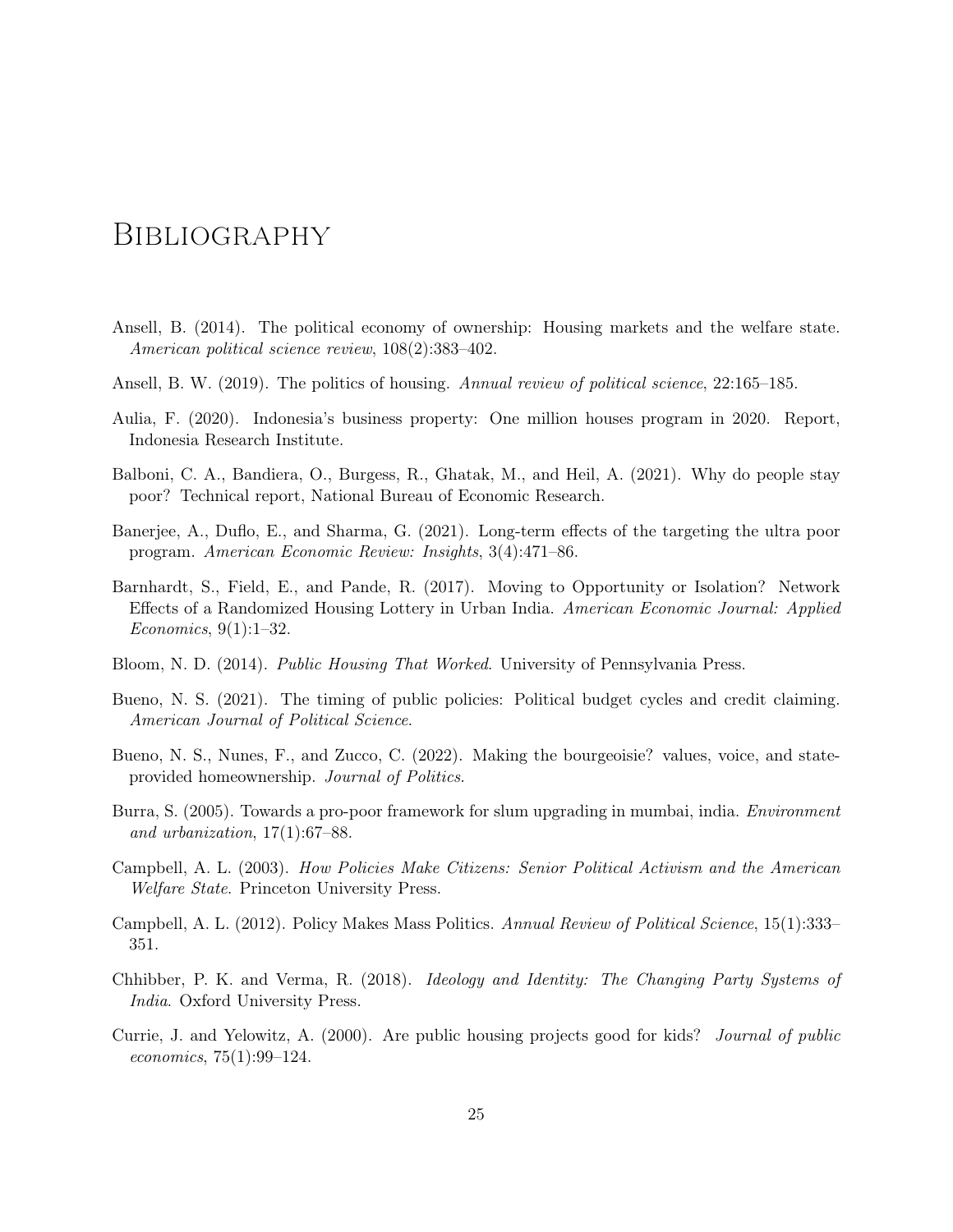- <span id="page-26-6"></span>Das, A. K. and Takahashi, L. M. (2009). Evolving institutional arrangements, scaling up, and sustainability: emerging issues in participatory slum upgrading in ahmedabad, india. *Journal of Planning Education and Research*, 29(2):213–232.
- <span id="page-26-7"></span>Das, J., Chowdhury, A., Hussam, R., and Banerjee, A. V. (2016). The impact of training informal health care providers in India: A randomized controlled trial. *Science*, 354(6308):aaf7384.
- <span id="page-26-15"></span>Das, P., Coulson, N. E., and Ziobrowski, A. (2019). Caste, faith, gender: Determinants of homeownership in urban india. *The Journal of Real Estate Finance and Economics*, 59(1):27–55.
- <span id="page-26-10"></span>Dasgupta, A. and Kapur, D. (2020). The political economy of bureaucratic overload: Evidence from rural development officials in india. *American Political Science Review*, 114(4):1316–1334.
- <span id="page-26-2"></span>De Janvry, A., Gonzalez-Navarro, M., and Sadoulet, E. (2014). Are land reforms granting complete property rights politically risky? Electoral outcomes of Mexico's certification program. *Journal of Development Economics*, 110:216–225.
- <span id="page-26-12"></span>De La O, A. L. (2013). Do conditional cash transfers affect electoral behavior? evidence from a randomized experiment in mexico. *American Journal of Political Science*, 57(1):1–14.
- <span id="page-26-1"></span>De Soto, H. (2003). *The Mystery of Capital: Why Capitalism Triumphs in the West and Fails Everywhere Else*. Basic Books, New York, reprint edition edition.
- <span id="page-26-13"></span>Dear, M. (1992). Understanding and Overcoming the NIMBY Syndrome. *Journal of the American Planning Association*, 58(3):288–300.
- <span id="page-26-0"></span>Desai, S. and Vanneman, R. (2020). National Council of Applied Economic Research, New Delhi. India Human Development Survey (IHDS), 2020. ICPSR22626-v11. *Ann Arbor, MI: Inter-university Consortium for Political and Social Research [distributor]*, pages 02–16.
- <span id="page-26-3"></span>Di Tella, R., Galiani, S., and Schargrodsky, E. (2007). The formation of beliefs: evidence from the allocation of land titles to squatters. *The Quarterly Journal of Economics*, pages 209–241.
- <span id="page-26-11"></span>Dipoppa, G. and Grossman, G. (2020). The effect of election proximity on government responsiveness and citizens participation: Evidence from english local elections. *Comparative Political Studies*, 53(14):2183–2212.
- <span id="page-26-5"></span>Durand-Lasserve, A. and Royston, L. (2002). *Holding their ground: Secure land tenure for the urban poor in developing countries*. Earthscan.
- <span id="page-26-8"></span>Durning, D. (1987). The efficiency and distribution of mortgage revenue bond subsidies: The effects of behavioral responses. *Journal of Policy Analysis and Management*, 7(1):74–93.
- <span id="page-26-14"></span>Einstein, K. L., Palmer, M., and Glick, D. M. (2019). Who participates in local government? evidence from meeting minutes. *Perspectives on Politics*, 17(1):28–46.
- <span id="page-26-9"></span>Fetter, D. K. (2013). How do mortgage subsidies affect home ownership? evidence from the midcentury gi bills. *American Economic Journal: Economic Policy*, 5(2):111–47.
- <span id="page-26-4"></span>Field, E. (2005). Property rights and investment in urban slums. *Journal of the European Economic Association*, 3(2-3):279–290.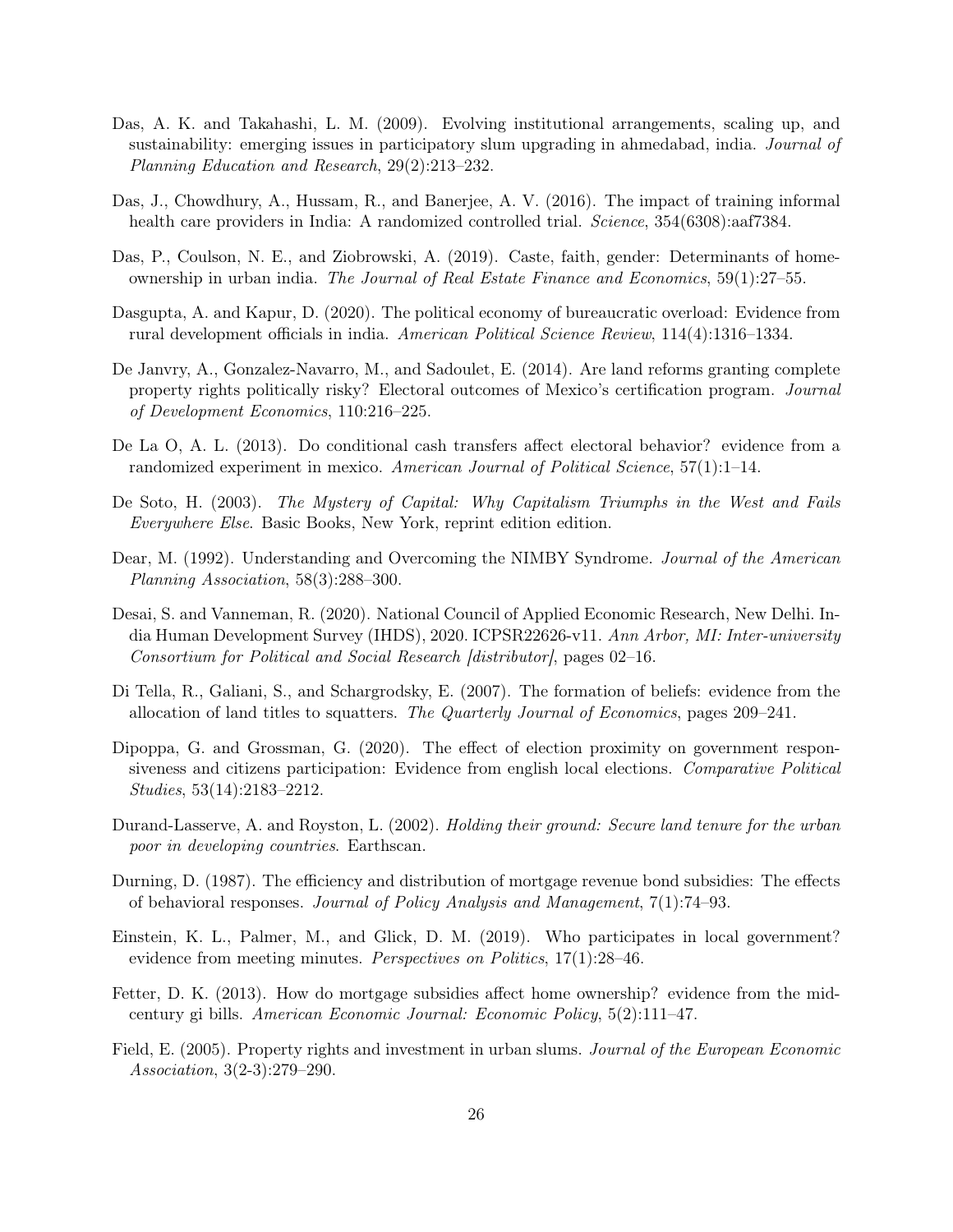- <span id="page-27-2"></span>Field, E. (2007). Entitled to work: Urban property rights and labor supply in peru. *The Quarterly Journal of Economics*, 122(4):1561–1602.
- <span id="page-27-4"></span>Field, E. M. and Kremer, M. (2006). *Impact evaluation for slum upgrading interventions*. World Bank, Poverty Reduction and Economic Management, Thematic Group on .
- <span id="page-27-16"></span>Fischel, W. A. (2001). Why Are There NIMBYs? *Land Economics*, 77(1):144–152.
- <span id="page-27-1"></span>Frankel, F. R. (2005 [1978]). *India's political economy: The gradual revolution (1947-2004)*. Oxford University Press.
- <span id="page-27-7"></span>Franklin, S. (2020). Enabled to work: The impact of government housing on slum dwellers in south africa. *Journal of Urban Economics*, 118:103265.
- <span id="page-27-3"></span>Galiani, S. and Schargrodsky, E. (2010). Property rights for the poor: Effects of land titling. *Journal of Public Economics*, 94(9):700–729.
- <span id="page-27-13"></span>Ghatak, M. (2015). Theories of poverty traps and anti-poverty policies. *The World Bank Economic Review*, 29(suppl\_1):S77–S105.
- <span id="page-27-6"></span>Gilbert, A. (2004). Helping the poor through housing subsidies: lessons from chile, colombia and south africa. *Habitat international*, 28(1):13–40.
- <span id="page-27-15"></span>Goldfrank, B. (2002). The Fragile Flower of Local Democracy: a Case Study of Decentralization/Participation in Montevideo. *Politics & Society*, 30(1):51–83.
- <span id="page-27-0"></span>Gopalan, K. and Venkataraman, M. (2015). Affordable housing: Policy and practice in india. *IIMB Management Review*, 27(2):129–140.
- <span id="page-27-8"></span>Greulich, E. and Quigley, J. M. (2009). Housing subsidies and tax expenditures: The case of mortgage credit certificates. *Regional Science and Urban Economics*, 39(6):647–657.
- <span id="page-27-9"></span>Gruber, J., Jensen, A., and Kleven, H. (2021). Do people respond to the mortgage interest deduction? quasi-experimental evidence from denmark. *American Economic Journal: Economic Policy*, 13(2):273–303.
- <span id="page-27-5"></span>Gulyani, S. and Bassett, E. M. (2007). Retrieving the baby from the bathwater: slum upgrading in sub-saharan africa. *Environment and Planning C: Government and Policy*, 25(4):486–515.
- <span id="page-27-14"></span>Hamory, J., Miguel, E., Walker, M., Kremer, M., and Baird, S. (2021). Twenty-year economic impacts of deworming. *Proceedings of the National Academy of Sciences*, 118(14).
- <span id="page-27-11"></span>Haushofer, J. and Fehr, E. (2014). On the psychology of poverty. *Science*, 344(6186):862–867.
- <span id="page-27-12"></span>Haushofer, J. and Shapiro, J. (2016). The Short-term Impact of Unconditional Cash Transfers to the Poor: Experimental Evidence from Kenya. *The Quarterly Journal of Economics*, 131(4):1973– 2042.
- <span id="page-27-10"></span>Hilber, C. A. and Turner, T. M. (2014). The mortgage interest deduction and its impact on homeownership decisions. *Review of Economics and statistics*, 96(4):618–637.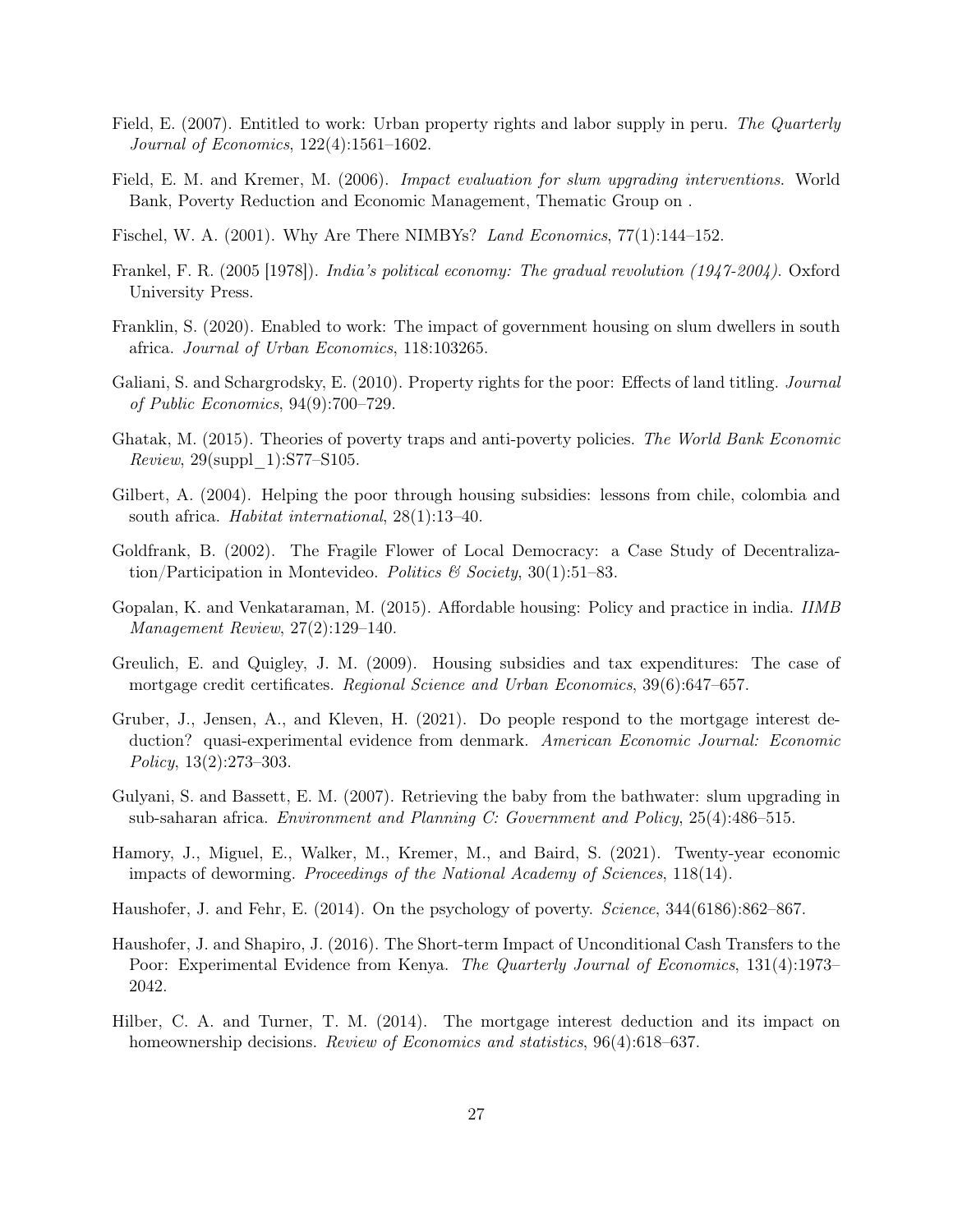- <span id="page-28-0"></span>Hingorani, P. (2011). Revisiting low income housing: A review of policies and perspectives. *Indian institute for human settlements*.
- <span id="page-28-13"></span>Hunter, W. and Sugiyama, N. B. (2014). Transforming subjects into citizens: Insights from brazil's bolsa familia. *Perspectives on Politics*, 12(4):829–845.
- <span id="page-28-15"></span>Imai, K., King, G., and Velasco Rivera, C. (2020). Do nonpartisan programmatic policies have partisan electoral effects? evidence from two large-scale experiments. *The Journal of Politics*, 82(2):714–730.
- <span id="page-28-7"></span>Imparato, I. and Ruster, J. (2003). *Slum upgrading and participation: Lessons from Latin America*. World Bank Publications.
- <span id="page-28-2"></span>Jain, V., Chennuri, S., and Karamchandani, A. (2016). Informal housing, inadequate property rights. *Mumbai: FSG*.
- <span id="page-28-14"></span>Kruks-Wisner, G. (2018). The Pursuit Of Social Welfare: Citizen Claim-Making in Rural India. *World Politics*, 70(1):122–163.
- <span id="page-28-5"></span>Lanjouw, J. O. and Levy, P. I. (2002). Untitled: A study of formal and informal property rights in urban ecuador. *The Economic Journal*, 112(482):986–1019.
- <span id="page-28-12"></span>MacLean, L. M. (2011). State Retrenchment and the Exercise of Citizenship in Africa. *Comparative Political Studies*, 44(9):1238–1266.
- <span id="page-28-11"></span>Martins, N. C. and Villanueva, E. (2006). The impact of mortgage interest-rate subsidies on household borrowing. *Journal of Public Economics*, 90(8-9):1601–1623.
- <span id="page-28-9"></span>Mayo, S. K. and Gross, D. J. (1987). Sites and servicesand subsidies: The economics of low-cost housing in developing countries. *The World Bank Economic Review*, 1(2):301–335.
- <span id="page-28-16"></span>Mettler, S. and Soss, J. (2004). The consequences of public policy for democratic citizenship: Bridging policy studies and mass politics. *Perspectives on politics*, 2(1):55–73.
- <span id="page-28-1"></span>Montgomery, M. R. (2008). The urban transformation of the developing world. *science*, 319(5864):761–764.
- <span id="page-28-3"></span>Nakamura, S. (2014). Impact of slum formalization on self-help housing construction: A case of slum notification in india. *Urban Studies*, 51(16):3420–3444.
- <span id="page-28-4"></span>Nakamura, S. (2017). Does slum formalisation without title provision stimulate housing improvement? a case of slum declaration in pune, india. *Urban Studies*, 54(7):1715–1735.
- <span id="page-28-6"></span>Otiso, K. M. (2003). State, voluntary and private sector partnerships for slum upgrading and basic service delivery in nairobi city, kenya. *Cities*, 20(4):221–229.
- <span id="page-28-8"></span>Owens, K. E., Gulyani, S., and Rizvi, A. (2018). Success when we deemed it failure? revisiting sites and services projects in mumbai and chennai 20 years later. *World development*, 106:260–272.
- <span id="page-28-10"></span>Patel, S. and Burra, S. (1994). Access to housing finance for the urban poor: institutional innovations in india. *Cities*, 11(6):393–397.